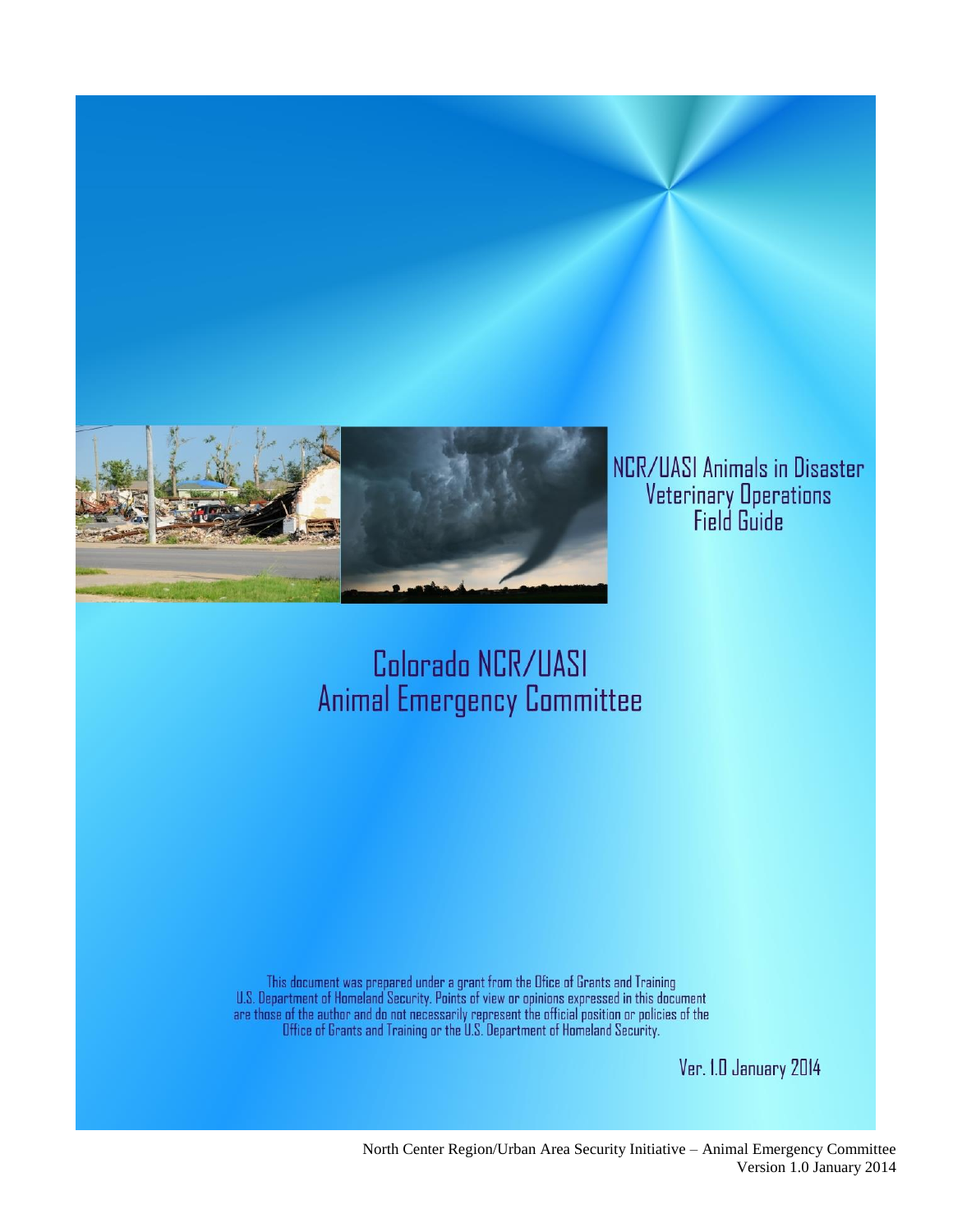# Animals in Disasters Veterinary Operations Field Guide

Reviewed by:

James Gaynor, DVM Lisa Sabichi, DVM Nick Striegel, DVM

# Colorado NCR/UASI Animal Emergency Committee

This document was prepared under a grant from the Office of Grants and Training, U.S. Department of Homeland Security. Points of view or opinions expressed in this document are those of the author and do not necessarily represent the official position or policies of the Office of grants and Training or the U.S. Department of Homeland Security.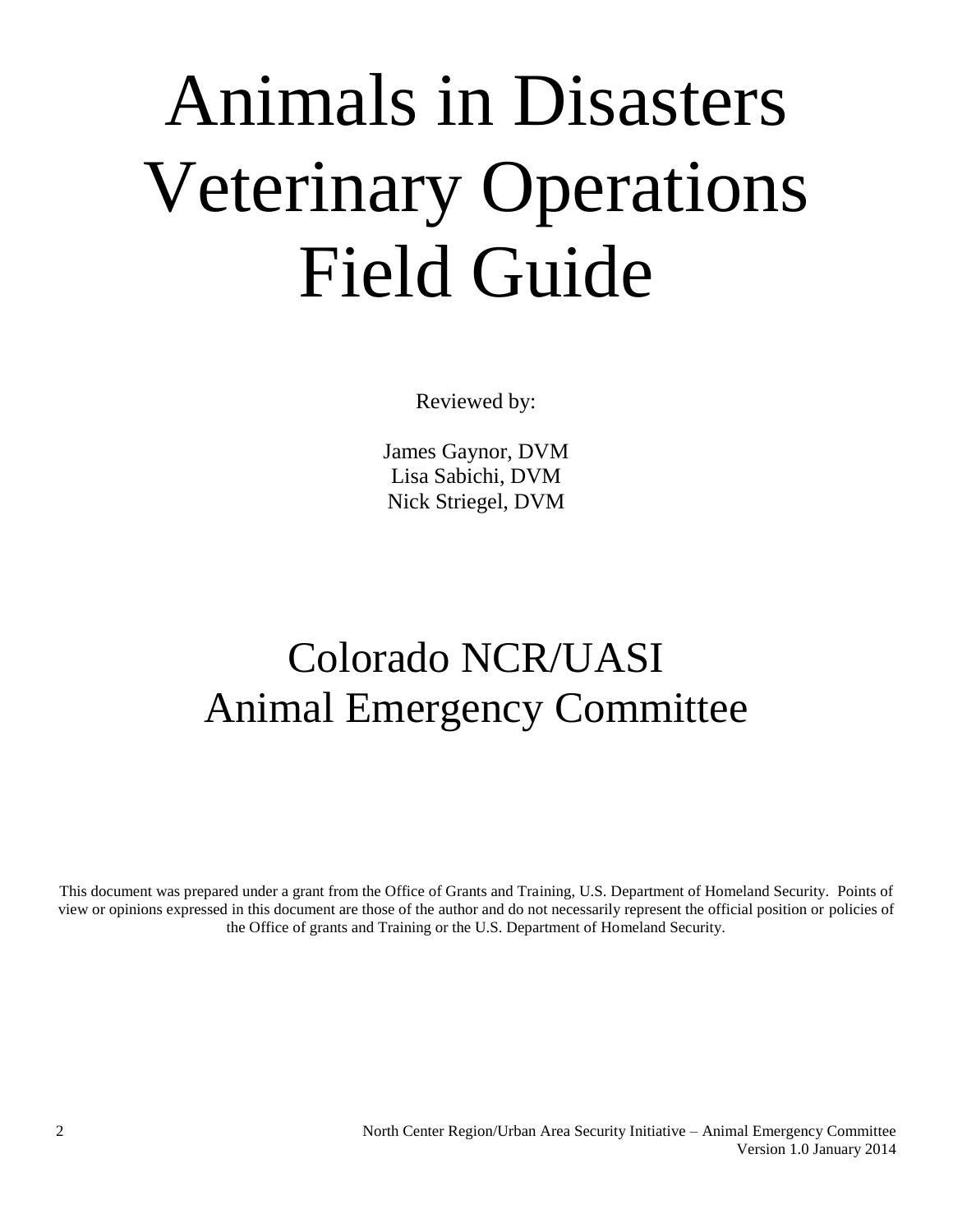## Table of Contents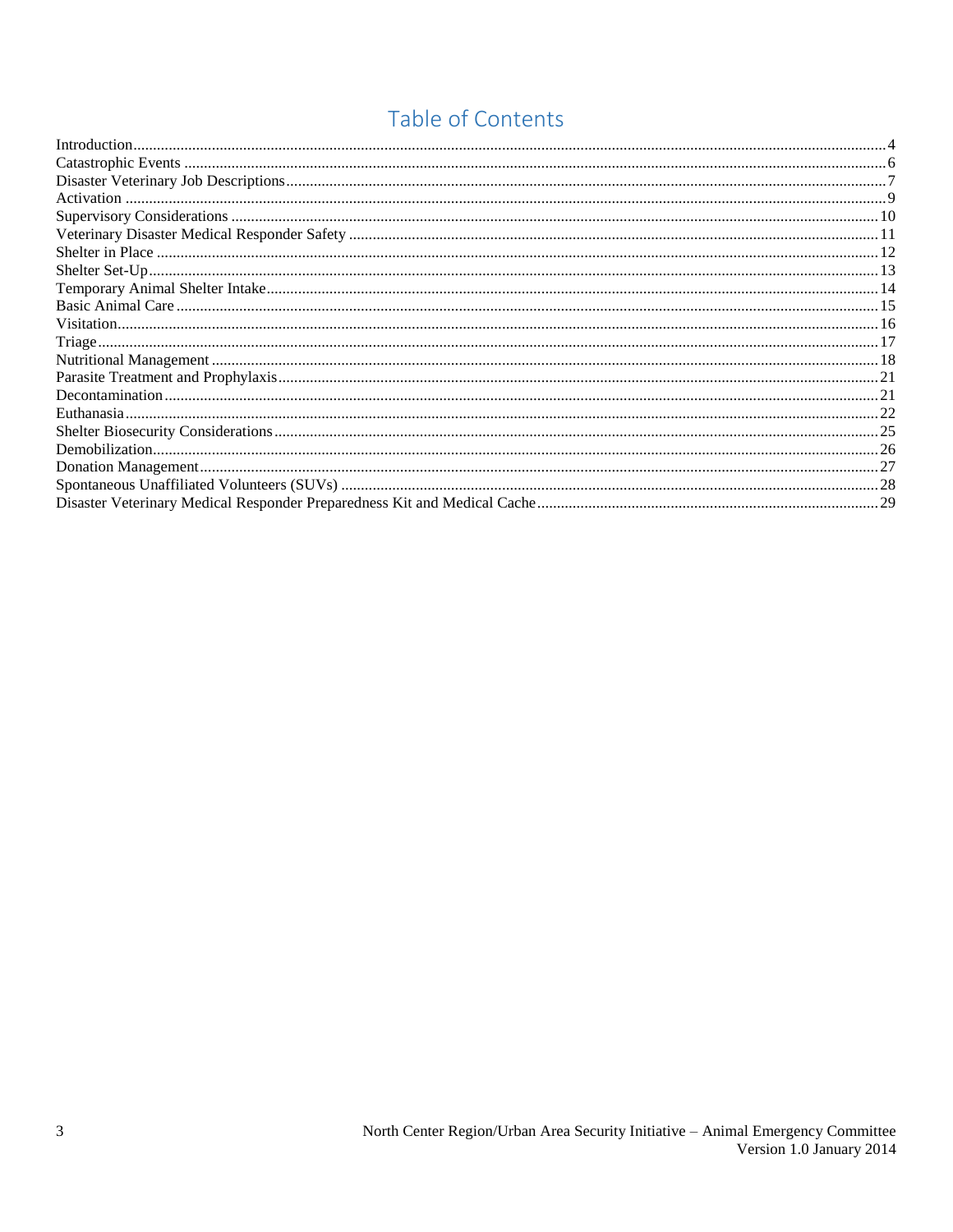## <span id="page-3-0"></span>**Introduction**

All emergencies are local and therefore the local agency always has the option and latitude to respond to an emergency involving animals in the way and method that best suits the entity involved.

This document is meant only to provide some quick guidelines and suggestions to local veterinary disaster response volunteers or others who are designated to take responsibility for animal issues during an emergency or disaster by identifying key points and critical issues that will be useful to the veterinary first responder and his/her agency during the initial stages of an emergency.

Flexibility and adaptation are critical during emergency situations. If the field guide or existing policy and procedure does not make sense for the situation, do what works. If you don't have the ideal supplies and equipment, adapt to what you do have available. Sometimes it is a matter of doing the best that you can with what you have available.

Anticipate chaos. In the early stages of an event, high energy, high volume, and high stress will create frustration, frayed nerves, and short tempers. Chaos is part of the response and in no way indicates failure or sub-standard performance. If there wasn't chaos, it would not be an emergency.

If your team is working under an Incident Management Team (IMT) or other organization that utilizes ICS forms, the veterinary Team Leader should fill out an ICS201 upon arrival and provide the completed form to the Temporary Animal Shelter Manager (TASM) who will pass it on to the ICS Command and General Staff.

The ICS201 is used to gather initial size-up information on the situation, including health and safety concerns, current and future objectives for veterinary operations tactics, an initial organizational chart and a first inventory of available resources.

After the initial size-up, the veterinary Team Leader should complete an ICS214 form for each operational period or shift and provide the ICS214 form to the TASM. The ICS214 form is intended to capture notable activity for the shift as well as resources utilized.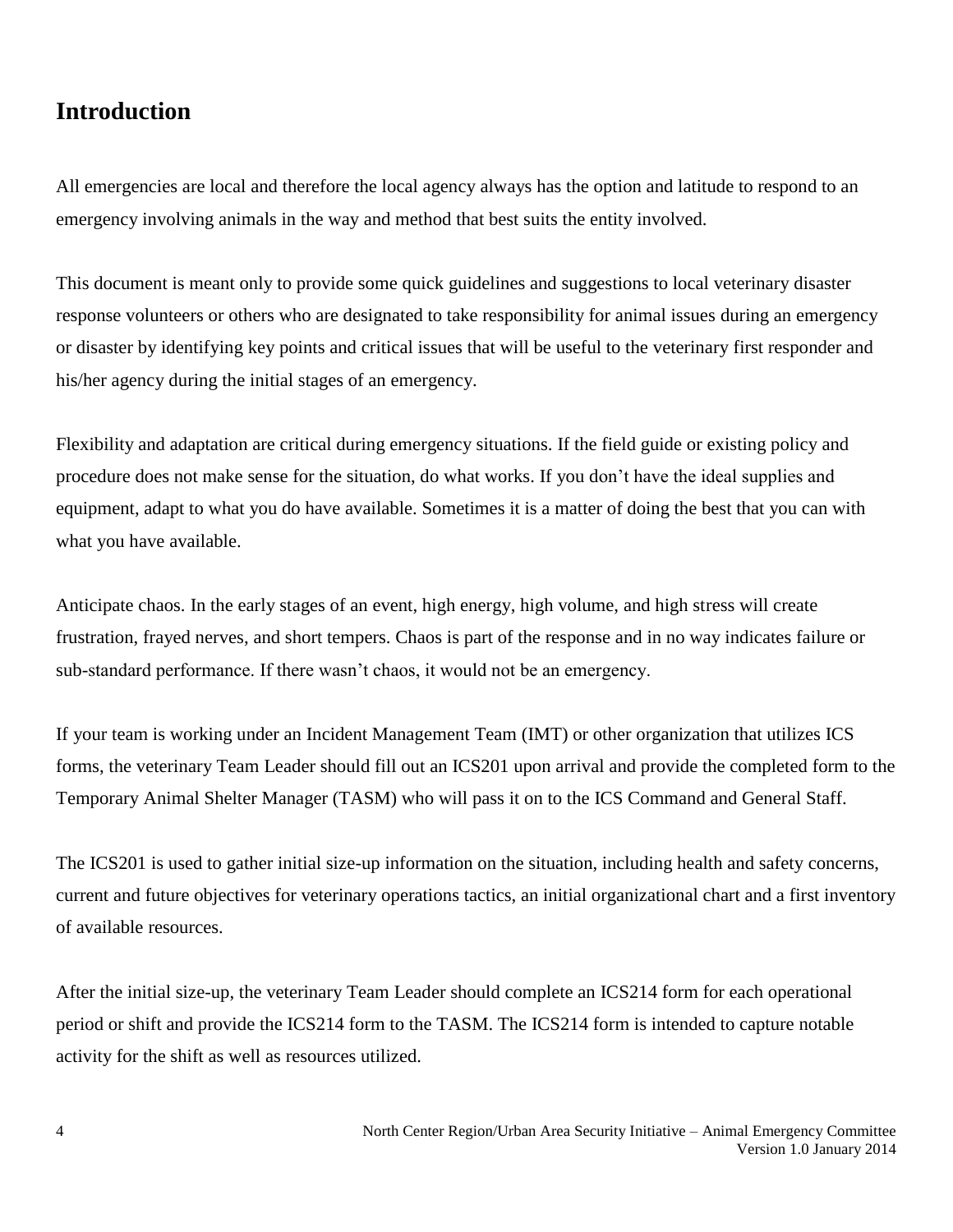The NASAAEP Disaster Veterinary Care Best Practices Document is the primary source of information utilized in this Field Guide. The NCR/UASI Animal Emergency Committee would like to express our appreciation for the work of the NASAAEP Disaster Veterinary Care Best Practices Working Group and our ability to utilize their excellent work in this Field Guide.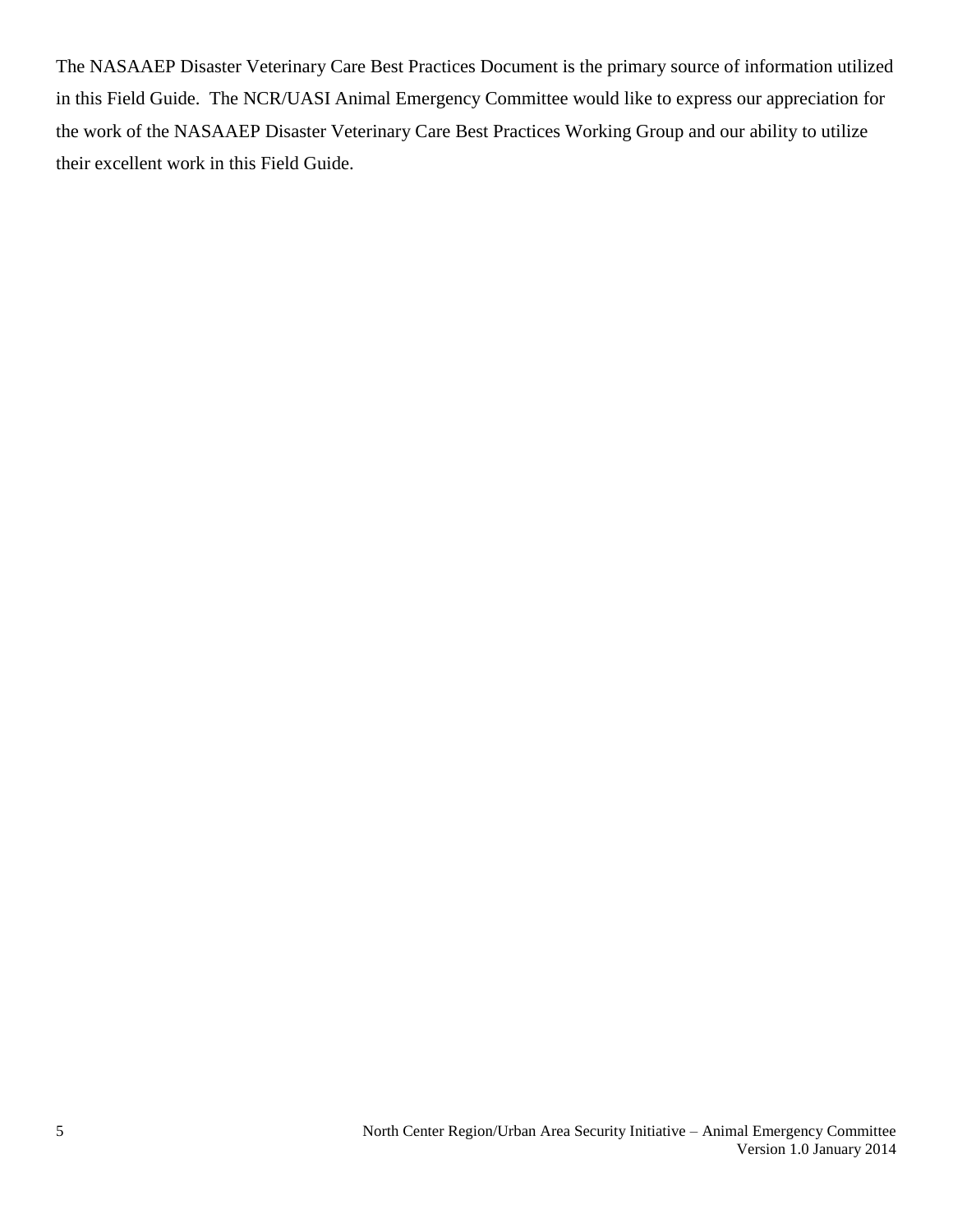## <span id="page-5-0"></span>**Catastrophic Events**

- If an emergency event is large enough, severe enough, or long lasting to the point that it fundamentally prohibits the day to day functioning of a community, your temporary animal shelter veterinary clinic may look a lot different than the scenario described in this guide. During a catastrophic event like a tornado, earthquake, wildfire or some manmade event the shelter is likely to have to address animals of any type, including domestic animals, wildlife and exotic pets. These animals may have owners or may be stray animals. Their shelter needs may involve short or extended stays over many days or weeks. Their care may involve foster care, decontamination or euthanasia. The care and support of people will need to be integrated into the scenario.
- In addition to the regular intake process, stray animals without identification should be examined by a veterinarian, vaccinated per the on-scene veterinary recommendation, microchipped and kenneled in an area separate from owned animals. If animals that are sick or injured cannot be moved to a more appropriate location, they should be kenneled in a separate area and provided the level of veterinary care that is possible with the given staff, supplies, and medications that are on hand. If the intake volume is high, set up a triage procedure so that the most severe cases are treated first. If staffing allows, create a triage team with one veterinarian and one vet tech, and put together as many 3-person treatment teams that you can – one veterinarian, one vet tech, and one animal handler.
- If a system is available, lost or stray intakes should be photographed and reports/pictures posted on a webbased lost and found network.
- If an animal is sick or injured to the point of undue suffering and alternate facilities are not available for advanced treatment, the attending veterinarian may make the decision to perform humane euthanasia. Ideally, all euthanasia decisions should be decided by two veterinarians, with both names identified on the medical record. If euthanasia is the recommended course of action, the diagnosis/prognosis should be clearly articulated on the impound paperwork and the veterinarian should record the date and time and sign the form. Deceased animals should be double-bagged, tagged with the animal ID number for reference, and stored at an appropriate location – to be determined by the chain of command depending on the particular circumstances and facility availability.
- Wildlife handling should be avoided as much as possible due to zoonotic disease concerns and the risk of bite and scratch injuries. If the animals cannot be transported to a more appropriate location for treatment or turned over to Colorado Parks and Wildlife personnel, euthanasia is recommended.

6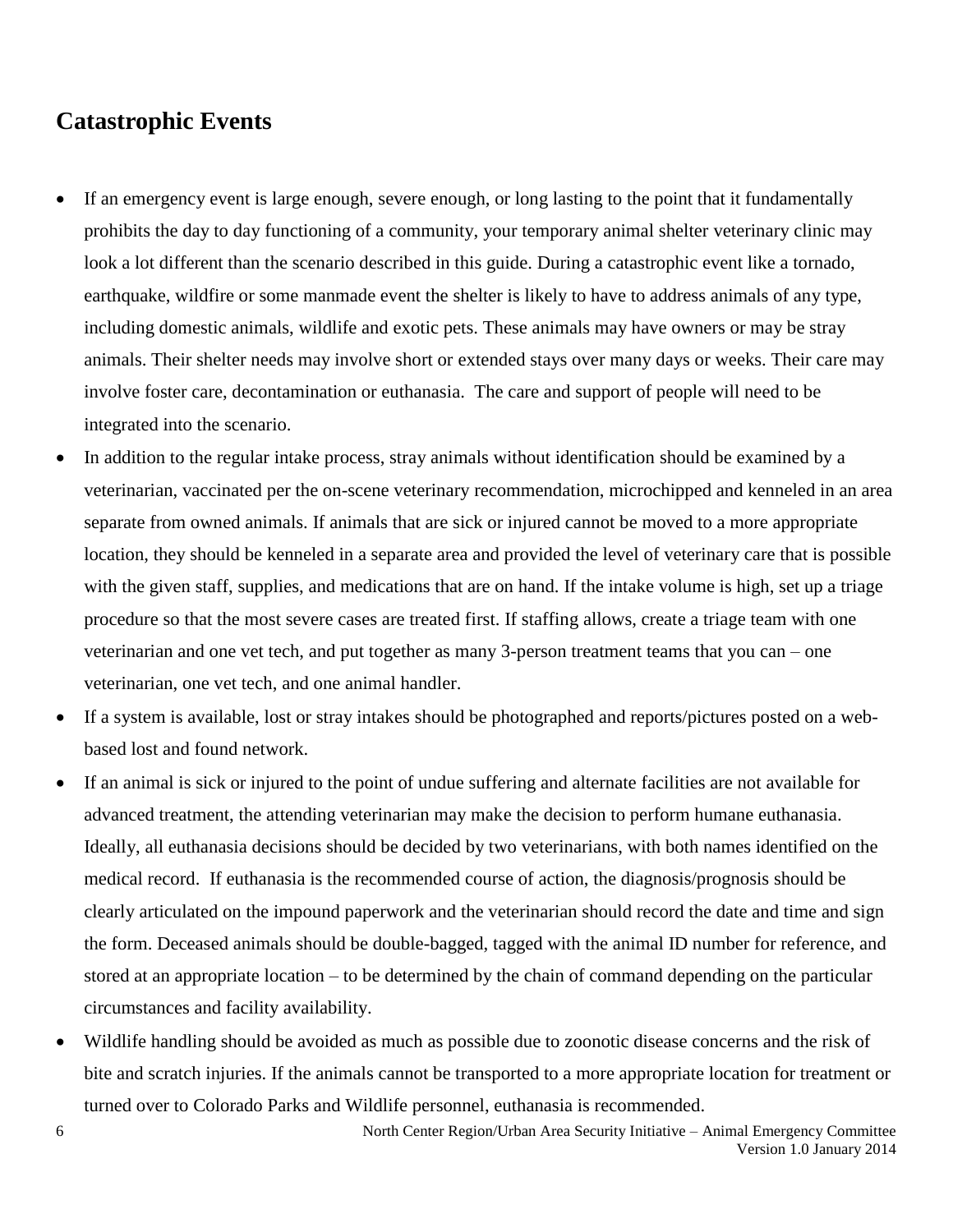- Exotic animals should be kenneled in a separate area if possible and in an area where temperature control is somewhat possible. Arrangement should be made at the earliest possible time to move them to a more appropriate location. If moving the animals is not an option, shelter and veterinary staff will provide the best care possible with the staff, supplies, and expertise available.
- In the event that the temporary shelter has to be set up outdoors, the emergency sheltering team will use the tarps, canopies, and plastic sheeting available in the cache trailer to provide cover until such time as a tent, generator, water, latrines, etc. can be requested via the chain of command.
- If the temporary shelter will need to be in operation more than one week, consideration will be given to utilizing licensed rescue organizations with foster home capacity or the regular animal shelter if space and adequate staffing is available.
- For extended operation, the emergency sheltering team and disaster veterinary medical team will likely have to reach out to other sheltering teams in the NCR/UASI area and/or the PetAid Colorado Disaster Services Program area for shift relief resources. National level resources may be called in through PetAid Colorado.

## <span id="page-6-0"></span>**Disaster Veterinary Job Descriptions**

#### **Veterinary Technician:**

- Assess animal behavior;
- Safely and humanely handle animals;
- Track and record animal populations;
- Ensure appropriate sanitation for animals;
- Feed and water animals;
- Exercise animals;
- Assist with animal health care;
- Assist with animal euthanasia;
- Assess needs of animals;
- Collect specimens from animals;
- Assist with establishing, preparing and maintaining medical records;
- Assist with vaccination, microchipping and deworming of animals;
- Assist with clinical exams of animals;

7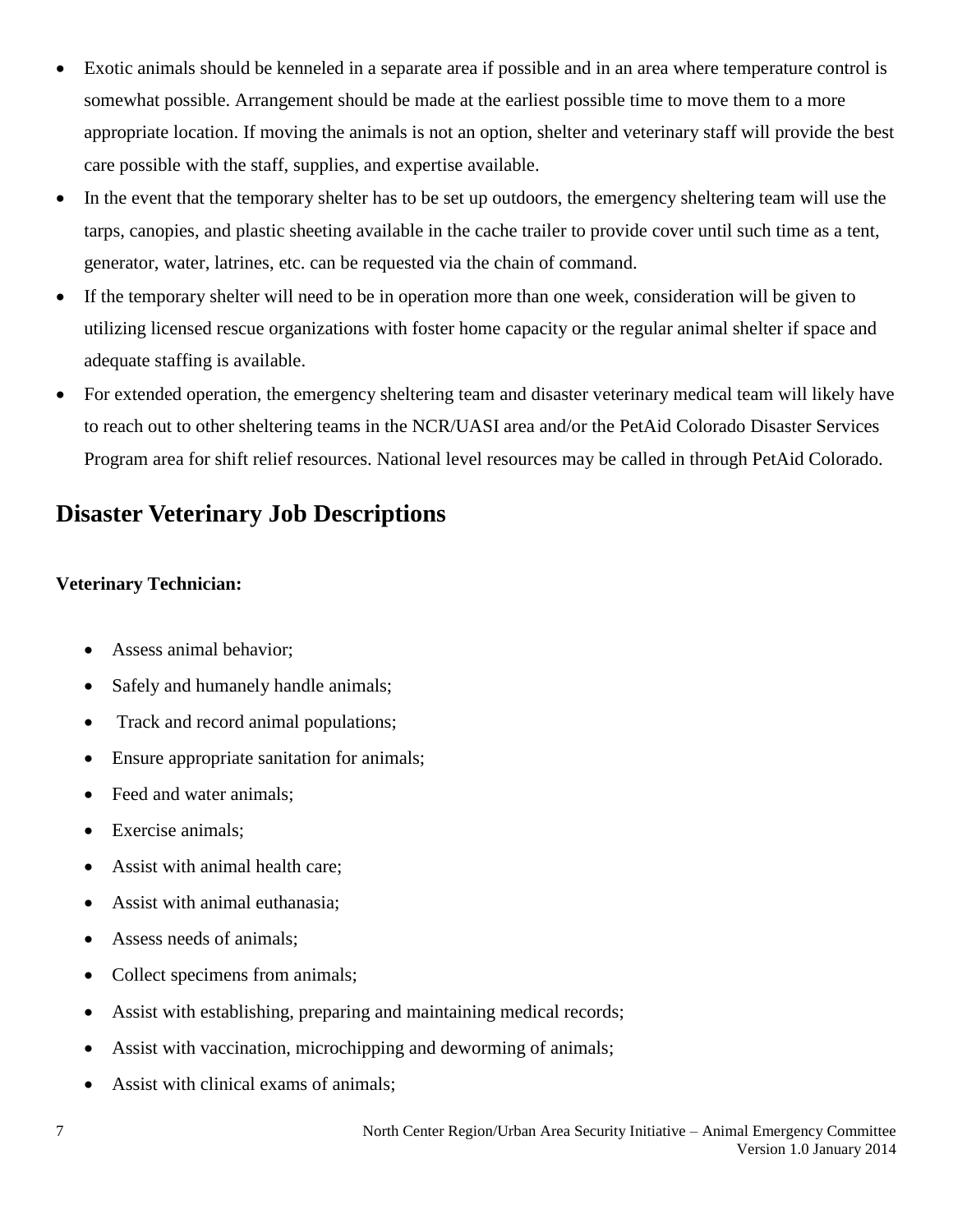- Assist with identifying the presence of disease and abnormal conditions of animals;
- Assist in risk reduction of animal to animal disease transmission;
- Monitor for the emergence and reemergence of disease;
- Assist with disease control and prevention.

#### **Veterinarian:**

- Coordinate with the ASAR Group Supervisor and the Temporary Animal Shelter Manager;
- Assess animal behavior;
- Safely and humanely handle animals;
- Track and record animal populations;
- Ensure appropriate sanitation for animals;
- Feed and water animals;
- Exercise animals;
- Assist with animal health care;
- Assess needs of animals;
- Collect specimens from animals;
- Assist with establishing, preparing and maintaining medical records;
- Investigate cases of animal disease;
- Perform clinical examinations and makes diagnoses of animal diseases;
- Identify presence of disease and abnormal conditions in animals;
- Recommend risk reduction procedures for animal-to-animal disease transmission;
- Monitor for the emergence and re-emergence of disease;
- Provide healthcare to animals:
- Advise on animal depopulation;
- Perform euthanasia;
- Oversee vaccination of animals;
- Advise on disease control and prevention;
- Monitor and recommend humane care standards of animals.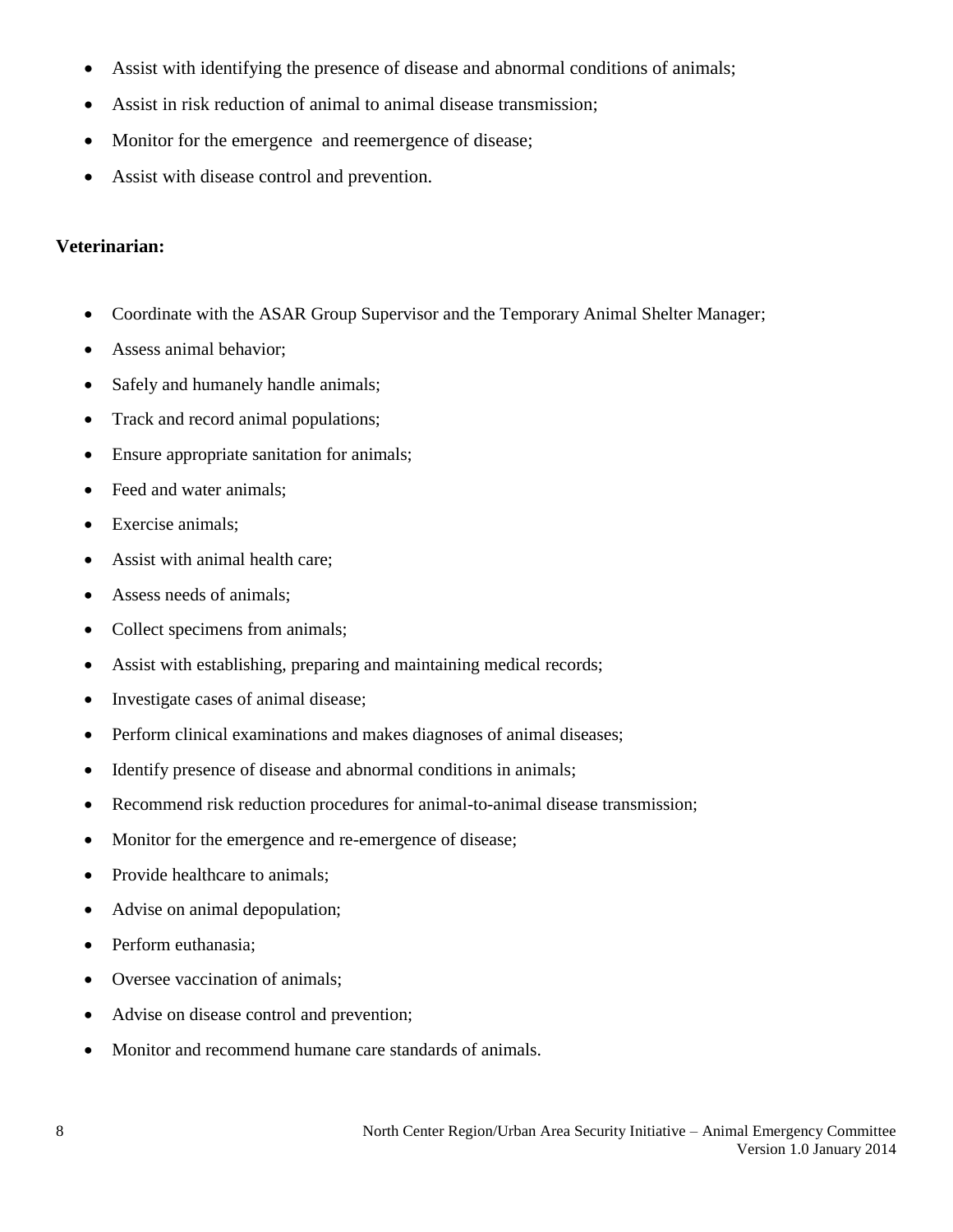## <span id="page-8-0"></span>**Activation**

In consultation with the chain of command, the disaster veterinary response team should begin the process of setting up a veterinary clinic at the Temporary Animal Emergency Shelter(s) or designated triage site whenever they know that evacuation orders have been given.

For the veterinary team leader:

- If evacuation orders are contemplated, put the disaster veterinary team on stand-by.
- If evacuation orders have been given, find out what location has been designated for the temporary animal emergency shelter.
- Call the emergency sheltering team leader (also known as the Temporary Animal Shelter Manager or TASM) or other person in the chain of command and determine the location/address where the disaster veterinary response team should respond and begin to set up the temporary animal shelter veterinary clinic.
- If a veterinary medical component is not a part of the emergency sheltering team, the Animal Response Branch Director or designee will contact a veterinary service provider (either paid or volunteer depending on your local animal emergency response plan) to send a veterinarian and a veterinary technician to the temporary shelter – **OR** contact the Colorado Veterinary Medical Reserve Corp (CO VMRC) via the Disaster Services Program of PetAid Colorado (formerly the Colorado Veterinary Medical Foundation).
- Appoint a Veterinarian to serve in the Disaster Veterinary Response Supervisor role and send that person to the site to serve as a liaison with the ASAR Group Supervisor and the Temporary Animal Shelter Manager.
- Confirm the availability of adequate lighting, ingress/egress through all doorways, fire extinguishers, functioning water and power, functioning restrooms, non-carpeted floors or floors that can be covered with a barrier, and operational ventilation for the Temporary Emergency Shelter Veterinary Clinic.
- If the emergency veterinary team needs access to veterinary supplies, the Disaster Veterinary Response Supervisor should make a request to have the Veterinary Medical Cache delivered or should make a request, via the chain of command, to Incident Command to have the needed supplies delivered to the shelter location.
- The Animal Sheltering Group Supervisor will establish a communication plan for use between the Temporary Animal Shelter Manager, the Animal Sheltering Group Supervisor, the Animal Search and Rescue Group Supervisor and the animal control dispatch center (exchange phone numbers, radio frequencies, etc.).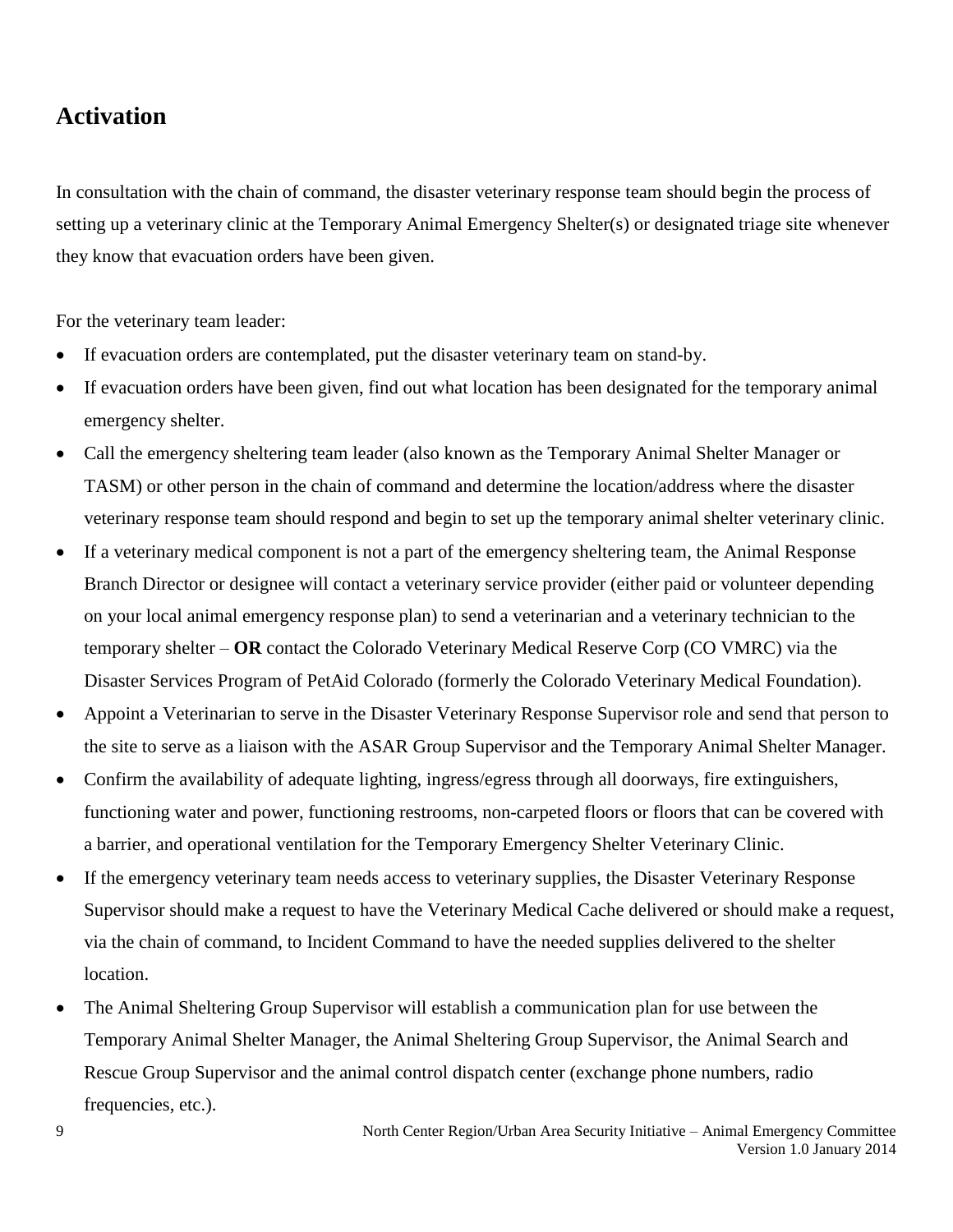Disaster Veterinary Response team members will wear their appropriate group ID badge. Their vehicles in the field should be identified with a door placard or a dashboard placard.

## <span id="page-9-0"></span>**Supervisory Considerations**

Provide an immediate safety message to all staff: **Safety is the most important consideration**. Personal safety first, followed by team safety, and then public safety.

- The Disaster Veterinary Response Supervisor should establish contact with the Temporary Animal Shelter Manager.
- In consultation with the Temporary Animal Shelter Manager and ICS personnel, estimate the number of animals that may require sheltering.
- Strays or evacuated animals not with their owners should be taken to the normal animal shelter/animal control facility as the Red Cross temporary animal shelter should be reserved for those pets belonging to people staying at the Red Cross shelter. The temporary shelter should designate a stray and/or a "no owner present" holding area and an animal control officer can be called to transfer those animals to the regular shelter. A separate Disaster Veterinary Medical Response Team may need to be formed to cover each of these "additional" temporary animal sheltering locations.
- Exotic animals that require special housing and temperature considerations and special diets should not be held at the temporary animal shelter but should be taken by the owners to the regular shelter, a boarding facility or to pet friendly lodging. If the owner is unable to transport the animal, arrangements should be made for an animal control officer to transport the animal to an appropriate location.
- Assure that the Disaster Veterinary Response Supervisor records (on a log) all purchases, attaches receipts to a purchase log and saves all documentation for final accounting and reconciliation. All donations of medical supplies should be recorded on a log (see donation management).
- Assure that the Disaster Veterinary Response staff are providing good self-care, i.e. eating healthy meals, drinking plenty of water, taking breaks, and going home for at least 12-hours of downtime and recuperation.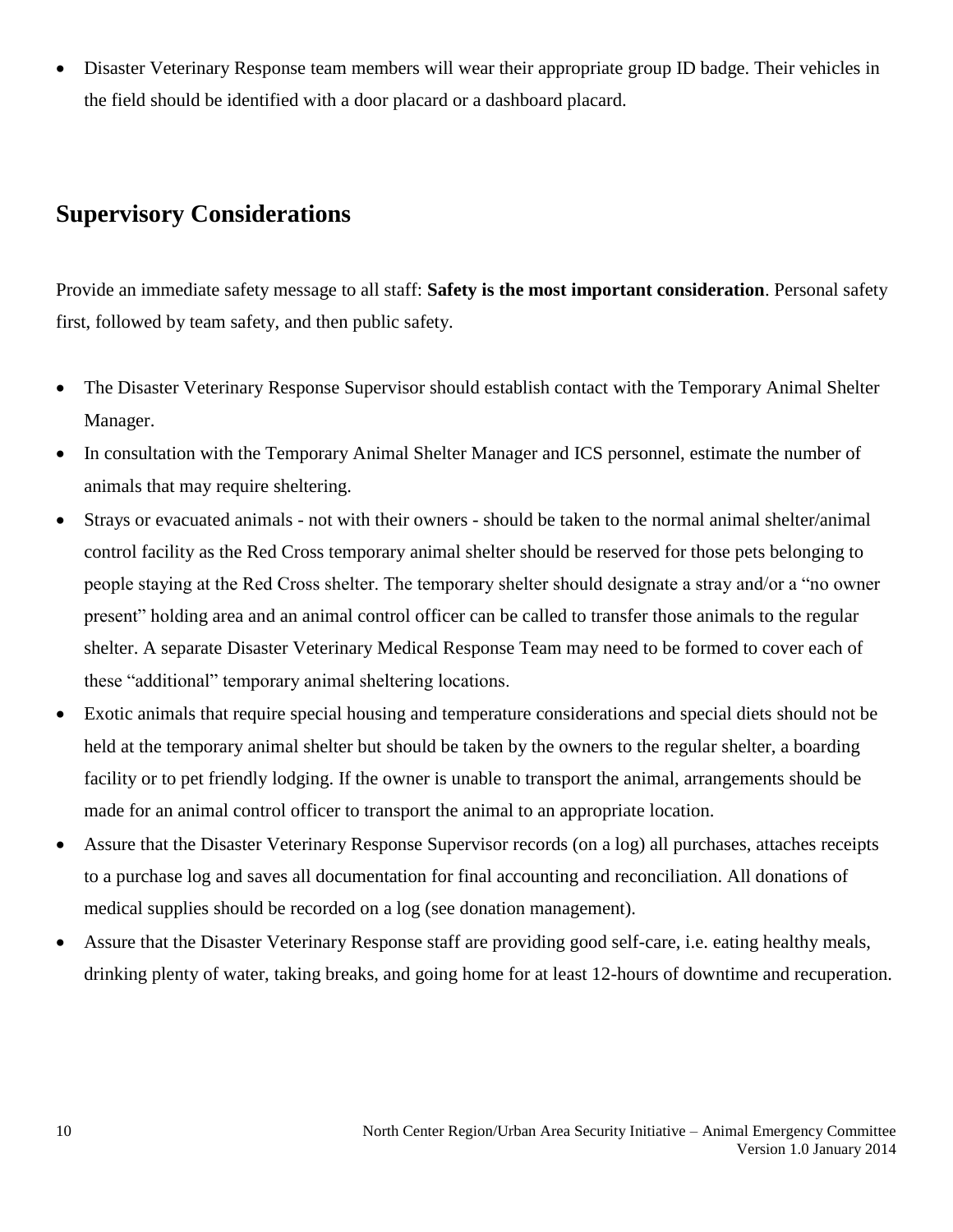## <span id="page-10-0"></span>**Veterinary Disaster Medical Responder Safety**

- **Safety is the most important consideration**. Personal safety first, followed by team safety, and then public safety.
- Each disaster poses its own distinct health and safety risks. Therefore, these recommendations are general guidelines only and should not be expected to cover or account for all possible dangers. In addition, because the disaster landscape varies with region and time of deployment, it is important that the Temporary Animal Shelter Manager and the command staff closely monitor current conditions at deployment sites so that elements of PPE can be modified as necessary.
- Selection and use of personal protective equipment (PPE) should be appropriate to the obvious, potential or suspected hazards and should include considerations for inhalation, skin absorption, ingestion, and eye or skin contact.
- Standard wear or breakthrough time of PPE should exceed work shift durations and tear resistance and seam strength should be appropriate to veterinary staff activities.
- Multiple layers of PPE may be appropriate and should be considered.
- Mobility of the veterinary staff and possible heat stress risk should be considered when selecting PPE.
- National Institute for Occupational Safety and Health (NIOSH) has identified a number of potential health and safety hazards associated with caring for animals in disaster. These include:
	- o Bites;
	- o Scratches;
	- o Crushing injuries;
	- o Exposure to zoonotic organisms and bodily fluids;
	- o Injuries related to sharp, jagged debris;
	- o Heavy-lifting injuries.
- NIOSH Guidelines for PPE to be worn when handling animals include (guideline only):
	- o Gloves
		- Thick nitrile or polyvinyl chloride gloves offer protection from gasoline, diesel fuels, grease, other oils, and acids;
		- **Provide additional protection against bites and scratches, double gloving with an outer heavy** fabric glove may be required.
	- o Protective eyewear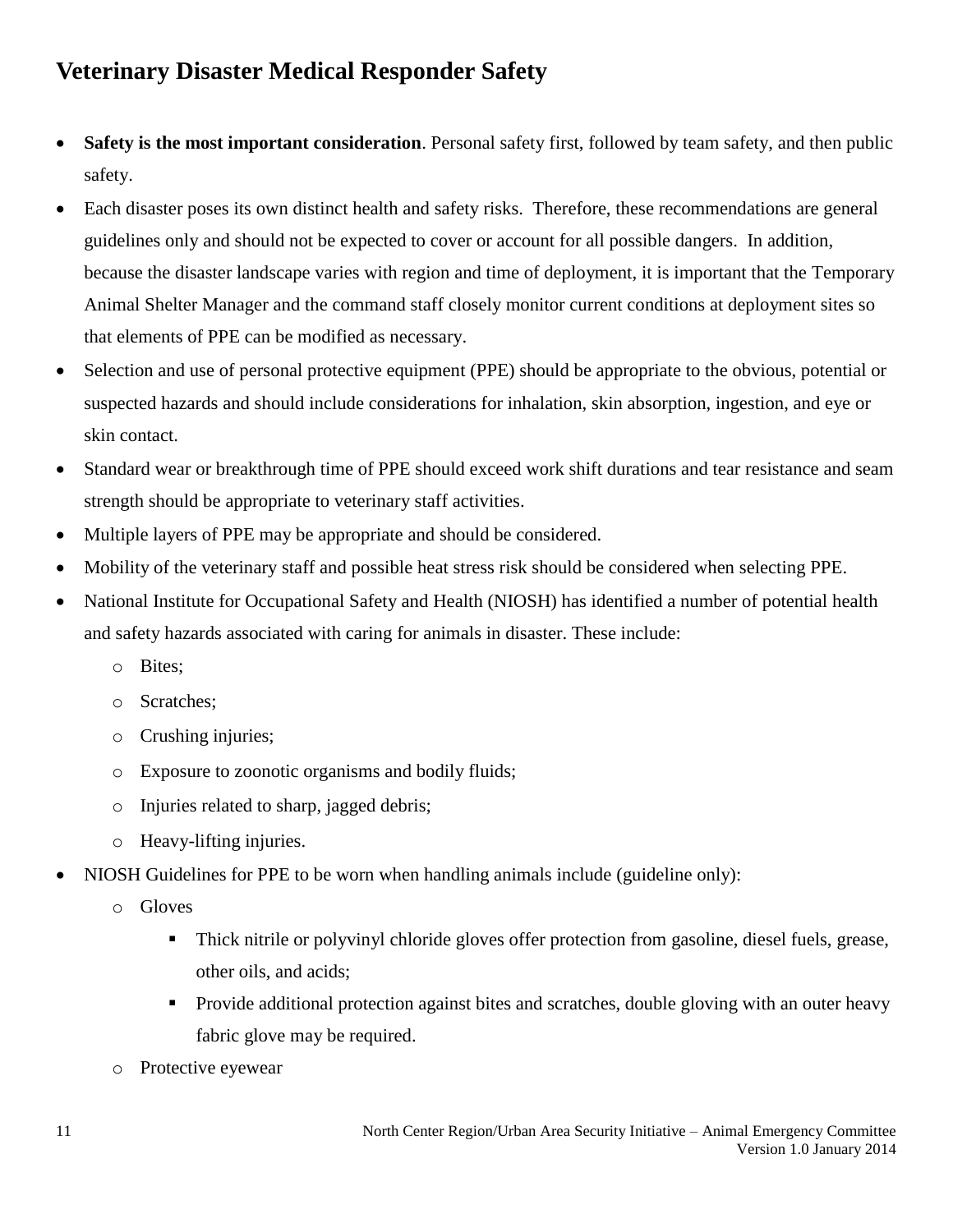- Safety glasses do not protect against splash hazards, so tight fitting goggles should be used instead;
- Full face shields may be worn for major splashing and to protect against claws and flying debris.
- o Durable clothing
	- Coveralls or long-sleeved pants and shirts should be worn to protect against animal bites and scratches;
	- Lightweight, waterproof garments can be worn to prevent liquids from soaking through the undergarments.
- o Protective footwear
	- Knee-length rubber boots with slip-resistant soles.
- o N-95 particulate respirator
	- **Protect against spray mists during decontamination;**
	- $\blacksquare$  Fit testing is required.
- Veterinary staff and shelter staff should monitor animals for any signs of illness or disease and should notify the Temporary Animal Shelter Manager immediately if something amiss is discovered. Of particular concern are zoonotic diseases that can be transmitted between animals and people and infectious diseases that can be spread quickly between animals in the shelter.
- Gloves should be worn at all times when cleaning. Masks should be available for staff members who wish to use them.
- If anyone is bitten, animal control must be called to complete a bite report and institute a quarantine. In most situations, a bite animal will have to be moved to a more suitable location where separation from people and other animals can be maintained. There should be a standard operating procedure (SOP) in place for this possibility as animal control may not be readily available.
- The Temporary Animal Shelter Manager must be notified immediately if any shelter or veterinary staff is injured. An incident report should be completed and the Animal Sheltering Group Supervisor should be contacted immediately. Medical treatment or first aid should be initiated if applicable.

## <span id="page-11-0"></span>**Shelter in Place**

- If people and their pets are requested or ordered to shelter in place in response to an emergency situation, animal emergency response personnel will provide support as needed with delivery of supplies or
- North Center Region/Urban Area Security Initiative Animal Emergency Committee Version 1.0 January 2014 12 transportation to outside facilities if needed. Disaster Veterinary Response Teams may be asked to assist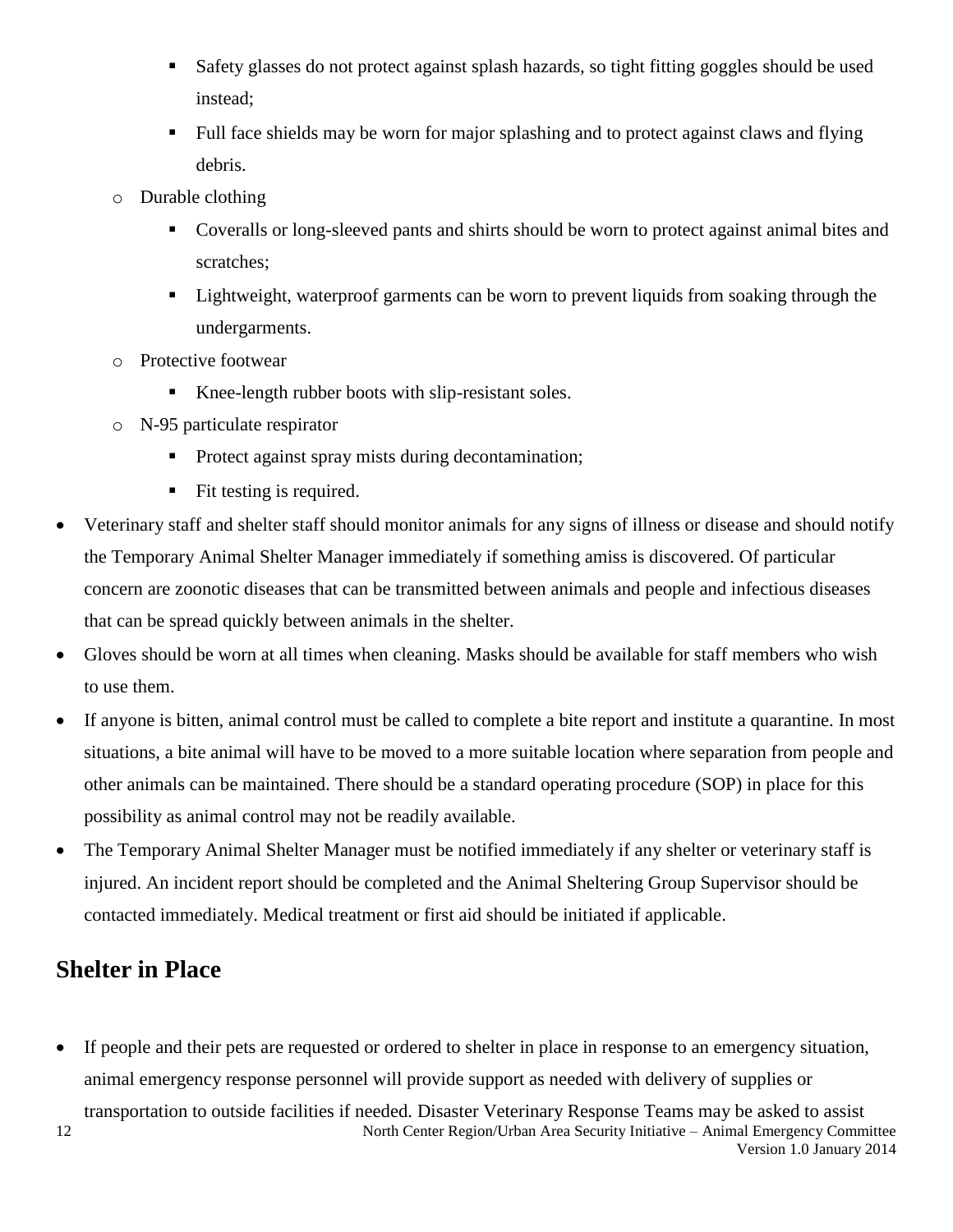with the support of pets and owners sheltering in place. If animals are left behind without care and owners cannot return, animal emergency response personnel will either bring the animals out upon request or will make arrangements to provide food and water on site. The course of action will be determined by the Animal Response Branch Director with authorization of the chain of command.

## <span id="page-12-0"></span>**Shelter Set-Up**

- Disaster Veterinary Response volunteers must sign in upon arrival (and sign out upon leaving) and must also complete a volunteer waiver form if one is not already on file with the designated emergency sheltering team.
- The Temporary Animal Shelter Manager (member of the emergency sheltering team) is in charge of managing the operation of the temporary animal shelter.
- Identify space in the room/building for the Temporary Animal Shelter veterinary clinic.
- The Disaster Veterinary Response Supervisor is responsible for setting up the veterinary clinic at the Temporary Animal Shelter(s) and reports to the Temporary Animal Shelter Manager.
- Assign veterinary team leaders for each area of the temporary animal shelter, i.e. intake/discharge, dog care, cat care, temporary stray hold, etc. Expand or contract as needed for the particular situation.
- Identify communication flow and/or chain of command.
- Identify entry and exits points and mark these areas clearly with large signs. If separation of areas cannot be accomplished with existing doors/walls, use crime scene tape to rope off, separate, and mark areas.
- Post large signs to name/designate the established areas.
- Place a barrier (tarps, plastic sheets, etc.) on walls and floors to protect the property. Use duct tape to seal down the edges to avoiding tripping hazards.
- Inventory and record the amount and type of beginning veterinary supplies.
- Set up veterinary clinic cages:
	- o Bedding (disposable, i.e. newspaper, puppy pads, etc.);
	- o Sturdy, washable water bowls (that can be sanitized);
	- o Litter trays with litter (disposable);
	- o Comfort items, i.e. hide boxes, towels to cover kennels;
	- o Attach cage card to record feeding, exercise, behavioral or medical notes.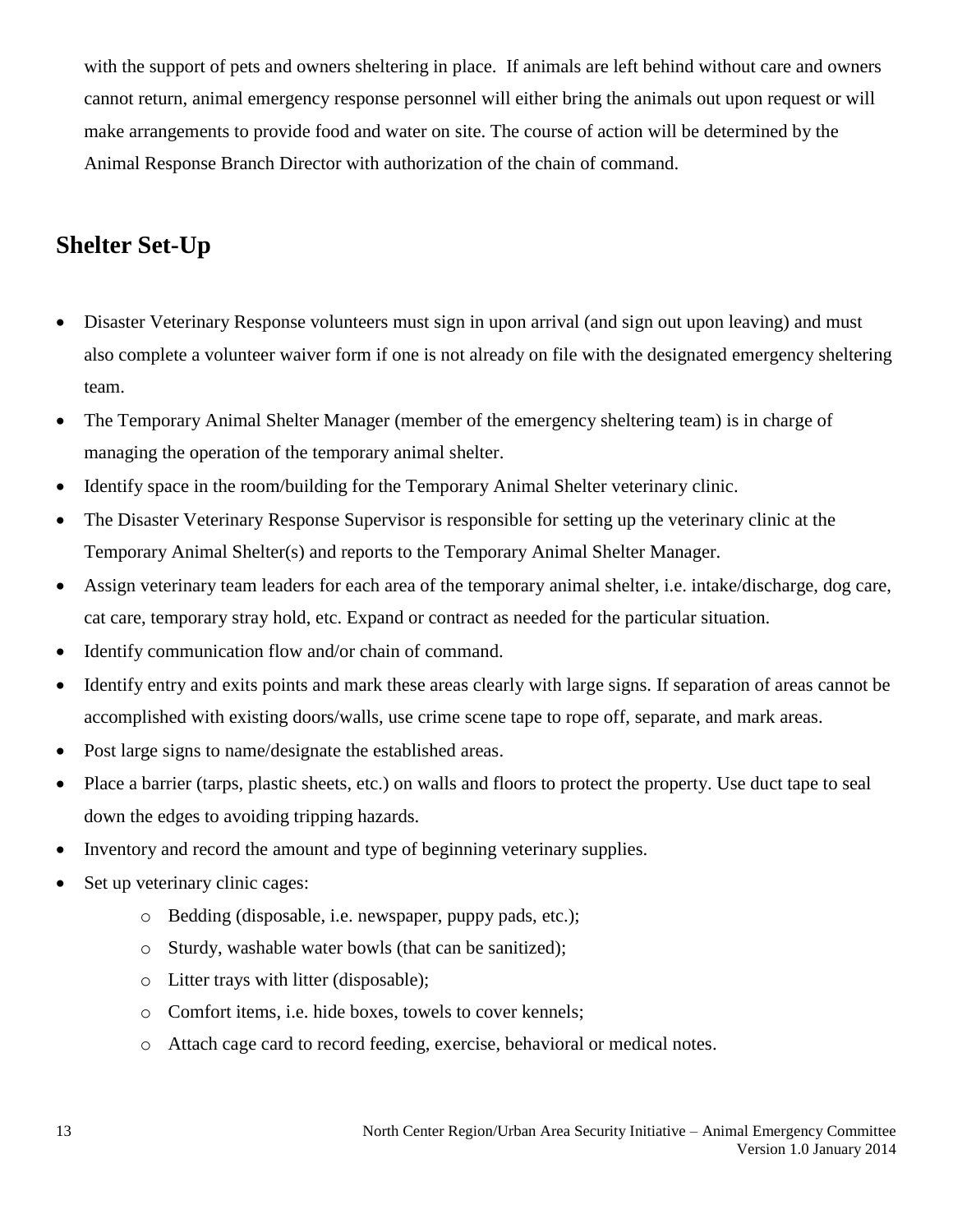- The Temporary Animal Shelter Manager will need to begin immediate planning for shift relief including the Disaster Veterinary Response Supervisor position and veterinary staff support. Nobody should be allowed to work more than a 12-hour shift.
- Staffing assignments will need to consider and plan for an overnight shift and necessary overnight accommodations (cots, blankets, access to restrooms, security, etc.). Typically, this can be coordinated with Red Cross personnel.
- The Temporary Animal Shelter Manager will need to determine and post a briefing schedule a time to brief the arriving shift, and periodic shift briefings to keep shelter and veterinary staff and volunteers apprised of the situation.

## <span id="page-13-0"></span>**Temporary Animal Shelter Intake**

- Intake personnel will confirm that paperwork is complete, will assign a unique ID number to the animal and will affix a paper collar with that ID number written in permanent marker, the date, breed, color, and name of the pet. A photo will be taken if possible and will include the animal owner and the paper collar with ID number visible.
	- o If a computer generated ID numbering system is not available, a list of ID numbers should be written up using the month and day followed by a dash and then sequential numbers. For example, the first animal impounded on March  $5<sup>th</sup>$  would be 35-1. The numbers on the sheet should be crossed out as they are used to avoid duplication of use.
- The animal will receive a brief veterinary evaluation and will be scanned for a microchip. The veterinarian will determine if the animal is a suitable candidate for the rigors of a temporary shelter. The on-site veterinarian will also determine if vaccinations of any type are warranted, and if so, will administer those vaccines. The animal will be treated for external and internal parasites as determined by the protocol or the veterinarian. The vet or vet tech will make observations and/or treatment notes on the animal intake (impound) form.
- Once the initial intake is complete, it is not necessary to have a veterinarian on site at all times a daily walk-thru to visually check the animals is generally sufficient. A veterinary technician, working under the supervision of a veterinarian, should be on site at all times – including the over-night shift.
- If an animal is taking/receiving maintenance medications, the vet will note of this on the impound form with instructions for administering the medications. Medications will be placed in zip lock bag and will be ziptied to the kennel or cage. The animal ID number will be written on the bag and on the medication package.

14

North Center Region/Urban Area Security Initiative – Animal Emergency Committee Version 1.0 January 2014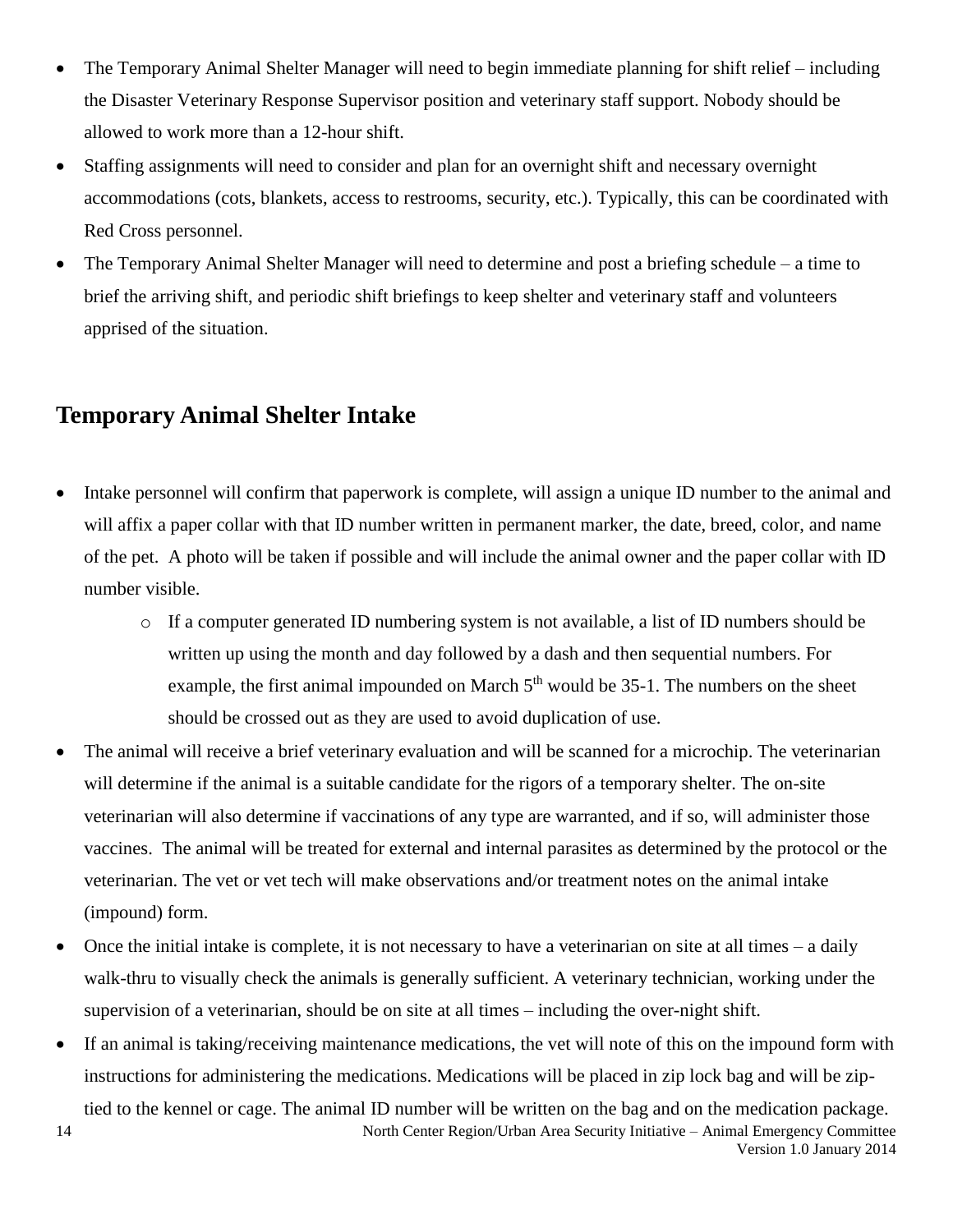- A copy of the impound form and a cage card or follow up sheet will be marked with the animal's ID number, placed in either a Ziploc bag or heavy duty sheet protector and zip-tied or hooked to the kennel.
- Animals should be kept in like groups (cats, small dogs, large dogs, etc.) and situated in such a way to reduce stress and anxiety. As time goes on, rearrangement may be necessary to keep animals as comfortable as possible.
- Sick or aggressive animals, or animals that are otherwise not suited for the temporary shelter, should not be housed at the temporary facility. Owners will be advised to take the animal to the regular shelter, a veterinary clinic, arrange for private boarding, or if the owner is unable to make these arrangements, animal control officers should be contacted to transport these animals to an appropriate location.

## <span id="page-14-0"></span>**Basic Animal Care**

- Provide a cage or kennel that is large enough so that the animal can stand up, turn around and lie down comfortably.
- Post feeding times, cleaning times, visitation times, and kennel cleaning instructions on large poster board.
- Post cleaning instructions:
	- o Wear gloves and other protective gear as necessary;
	- o Dog Kennels: remove animal on a leash, remove and dispose of solid waste, bedding materials, disposable trays, and water dish;
	- o Soak up moisture with paper towels, spray or wipe down with cleaning solution (as recommended by on-site vet).\* Rinse with clear water if necessary, dry with paper towels;
	- $\circ$  Add fresh bedding material, return dog to kennel, provide a clean,  $\frac{1}{2}$  full water dish;
	- o Change gloves between kennels;
	- o Spot clean throughout the day to remove solid waste and soak up urine or spilled food/water;
	- o Cat Kennels: only remove the cat if escape can be prevented (move to a closed room, transferred to a holding/cage or carrier, etc). Remove litter tray, bedding materials, disposable trays, water dish;
	- o Soak up moisture with paper towels, spray or wipe down with cleaning solution (as recommended by on-site vet). Rinse with clear water if necessary, dry with paper towels;
	- o Add fresh bedding material, fresh litter tray, return cat to cage if applicable, provide a clean, ½ full water dish;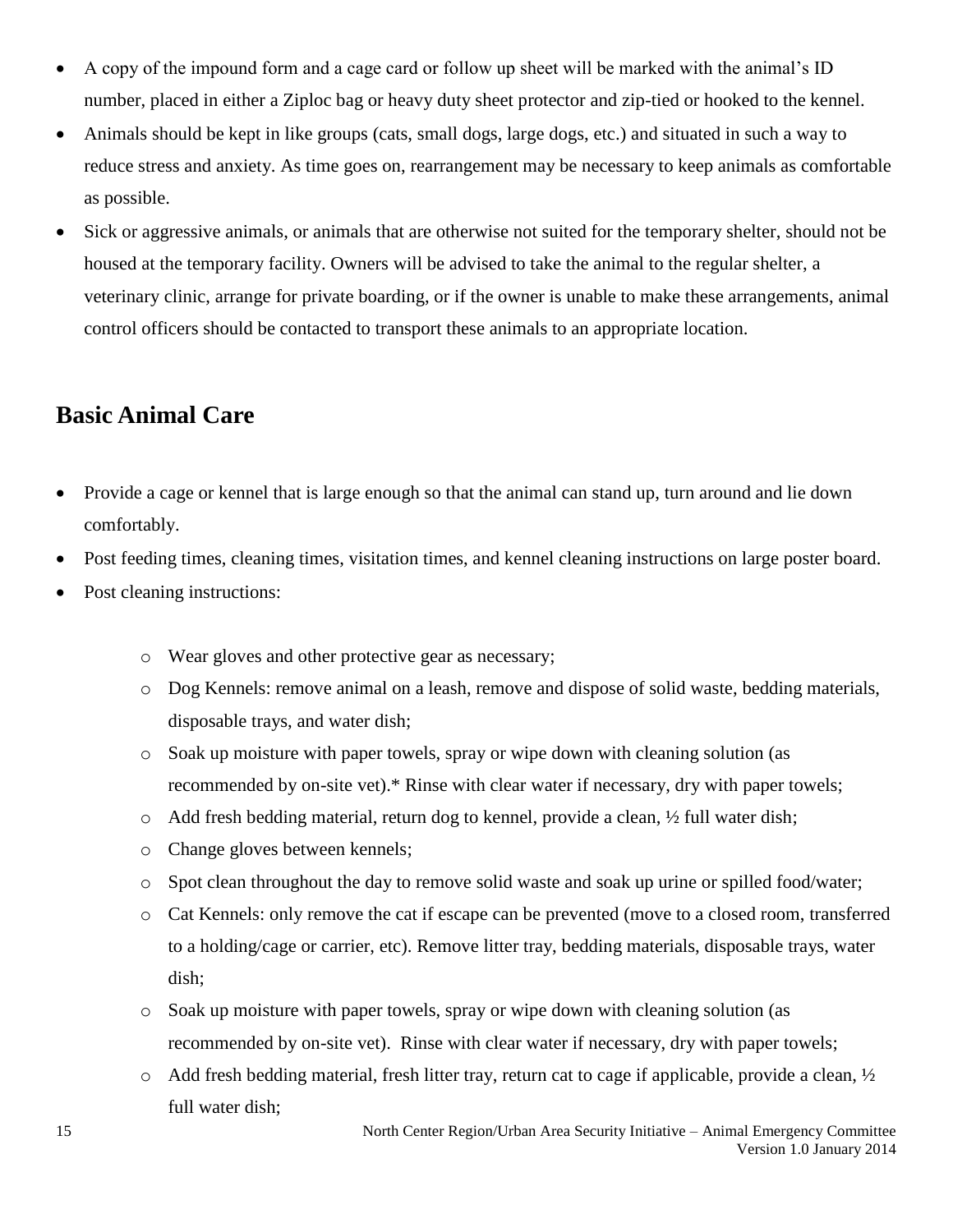- o Change gloves between kennels;
- o Spot clean throughout the day to remove solid waste and soak up urine or spilled food/water;
- o Double bag and frequently dispose of trash/waste.
- Provide fresh water at all times in a sturdy (tip resistant) washable (disinfectable) bowls. Refresh and refill (keep ½ full to avoid high-volume spills) water dishes throughout the day as needed.
- Use high-quality dry kibble and canned food provided to pets in disposable containers two times per day in smaller amounts than would be normal per package instructions and/or follow veterinary instructions for feeding type and amount.
- Provide disposable litter trays with minimal litter for cat cages.
- Twice per day the veterinarian and/or vet tech should walk the kennel area, visually evaluate the animal for any medical or behavioral concerns and administer any prescribed medications. Concerns and medicine administration should be noted on the cage card. If an animal is ill or otherwise no longer suitable for the temporary sheltering situation, the Temporary Animal Shelter Manager should be notified and arrangements will be made to have animal control move the animal to a more appropriate location.
- Dogs should be walked at least once per day. If the owner is not available or not able to provide some daily exercise, shelter staff will need to get the animal out to move and get fresh air. All activity should be noted on the impound form or card with the date/time and shelter staff member name.
- The veterinarian on site will establish the cleaning/sanitation protocol:
	- $\circ$  Diluted bleach solution  $-4-8$  oz of bleach per gallon of cold tap water;
	- $\circ$  Diluted detergent solution 5-8 drops of liquid detergent per 32 oz spray bottle;
	- o Chemical Disinfectant.

## <span id="page-15-0"></span>**Visitation**

- The Temporary Animal Shelter Manager (TASM) should determine pet owner visitation hours for the Temporary Animal Shelter and post those hours promptly and conspicuously. Visitation hours should be different than cleaning and feeding hours (schedules) to avoid congestion and confusion in the kennel area. Visitation hours should be strictly enforced.
- The Disaster Veterinary Response Supervisor should collaborate with the Temporary Animal Shelter Manager to determine what if any visitation accommodations will be made for owners of sick or injured animals.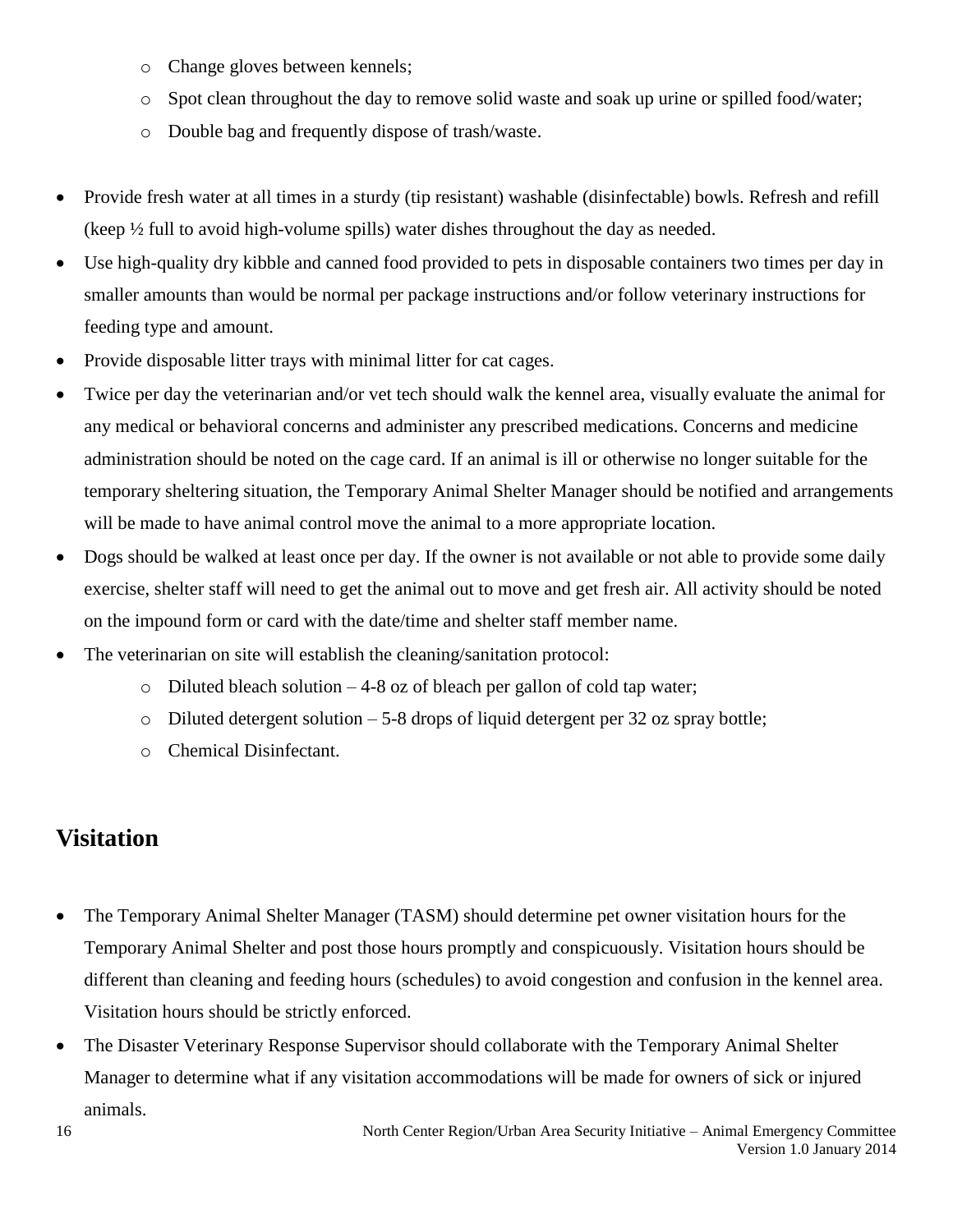- Visitors should be required to show ID prior to being allowed access to the kennel area. Shelter or veterinary staff should be on hand to assist owners with removing pets from cages.
- Pet owners should be discouraged from providing food and should limit treats to avoid digestional upset.

## <span id="page-16-0"></span>**Triage**

Field Triage: Triage entails rapid examination followed by classification of a patient according to the urgency of treatment needs. The triage process requires an organized approach to multiple patients to ensure the most critical animals are identified and normalized first. Triage is based on two key points:

- o The immediate medical needs of the patient;
- o The available medical resources (facilities, equipment, personnel, and time).

For injured animals located in the field *that can be safely captured* apply basic triage categorizations:

- o GREEN "Likely to survive regardless if care is administered or not;"
- o YELLOW "Good chance of survival with timely appropriate care;"
- o RED "Critical: may survive if lifesaving measures are administered;"
- o BLACK "Dead or likely to die;"
- o Provide first aid as required. Obtain an estimate of the number of animals that can be transported and confirm that veterinary resources can handle that volume. Consider whether RED animals can realistically be saved and whether available rescue, transport and veterinary resources should be concentrated on GREEN animals;
- o Assess whether living BLACK animals require field euthanasia and follow Field Euthanasia protocols to assure a humane animal death;
- o Inform the transport unit and the receiving veterinary professionals on the type of the animals, number of animals, nature of injuries and cases of suspected or confirmed contamination;
- o Document all information;
- o Note: Field triage is generally done by Animal Search and Rescue (ASAR) Teams. Veterinarians are not usually assigned to ASAR Teams.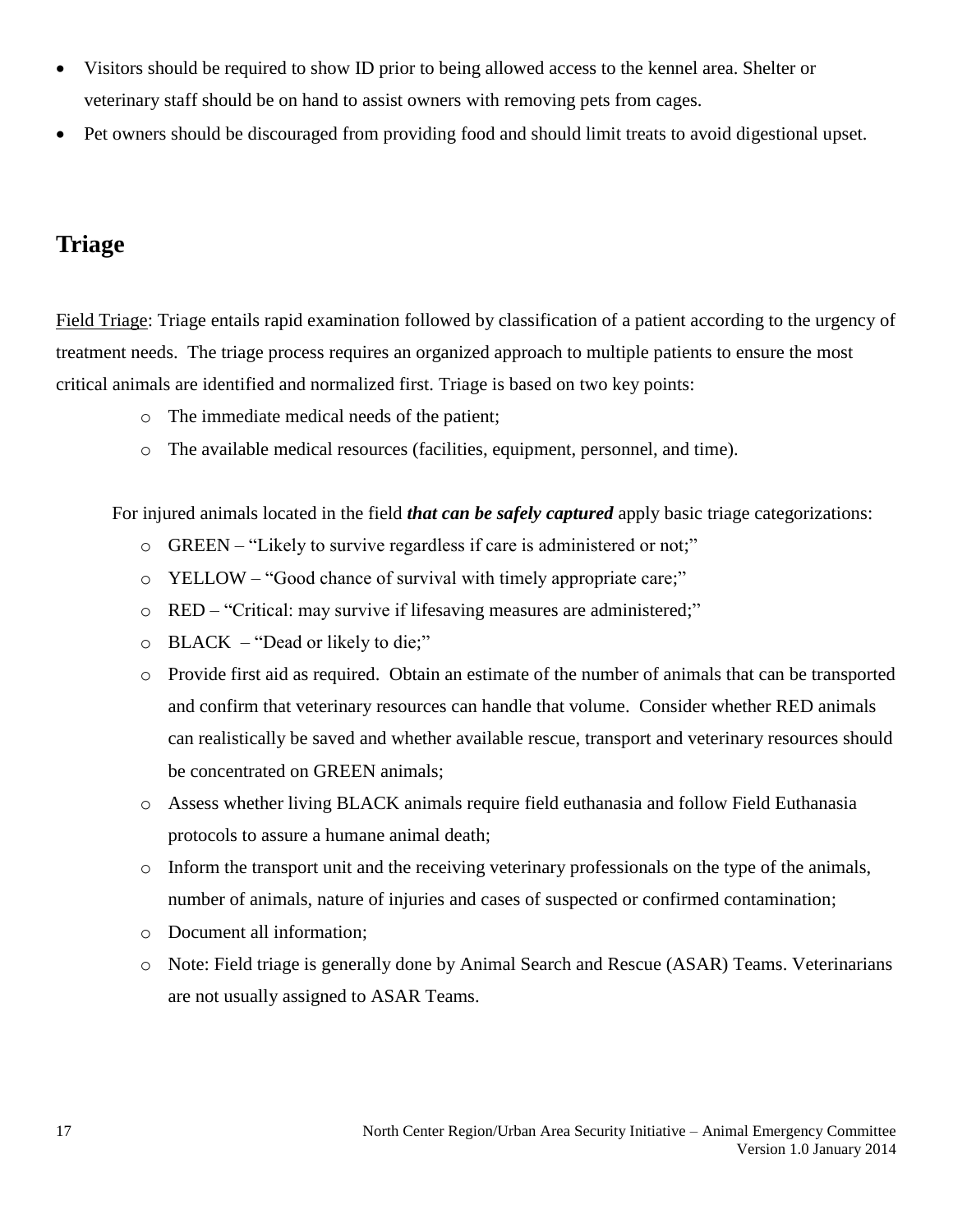Shelter Intake Triage: Prior to entry into a shelter intake area, each animal is given a brief evaluation by veterinary personnel to determine the health status of an animal and assess for any serious conditions or highly contagious diseases. Animals should have the following assessments recorded:

- o If an animal appears healthy, it will then be allowed to proceed through the intake area to be processed;
- o If a minor injury is present and it is determined that the animal only requires a simple treatment, the animal is separated and moved into a treatment area with appropriate medication or treatment;
- o If greater care is required, the animal is assigned to a hospital area;
- $\circ$  If the incoming animal appears to carry an infectious disease (e.g. nasal discharge, ringworm) the animal is assigned to an isolation ward or area;
- o If the incoming animal is in need of intensive veterinary care, the animal is referred to an off-site veterinary hospital, if available.
- Additionally, a behavioral assessment should be completed at intake. A veterinarian or behaviorist (if available) should assess an animal displaying aggressive behavior. When possible, local animal control should be consulted for handling aggressive animals. Aggressive animals are a serious sheltering issue and should be isolated from rest of the population as they pose a threat to other animals, caretakers, and themselves.

## <span id="page-17-0"></span>**Nutritional Management**

#### Shelter General Population

- Review animal's current food intake if provided by the owner in the intake history;
- Estimate the animal's energy needs at the Temporary Animal Shelter;
- Create a monitoring plan. Teach the owner and/or shelter staff how to monitor (?) food intake and make adjustments as needed to match changing needs over time;
- Adjust or include dietary supplements if necessary, recommending specific types and amounts;
- Make diet changes as necessary;
- If diet factors are determined to be inadequate, prepare a plan for food and treats that provides appropriate calories and nutrient content for the patient;
- Consider other food sources (i.e. treats) in total intake recommendations if necessary;

18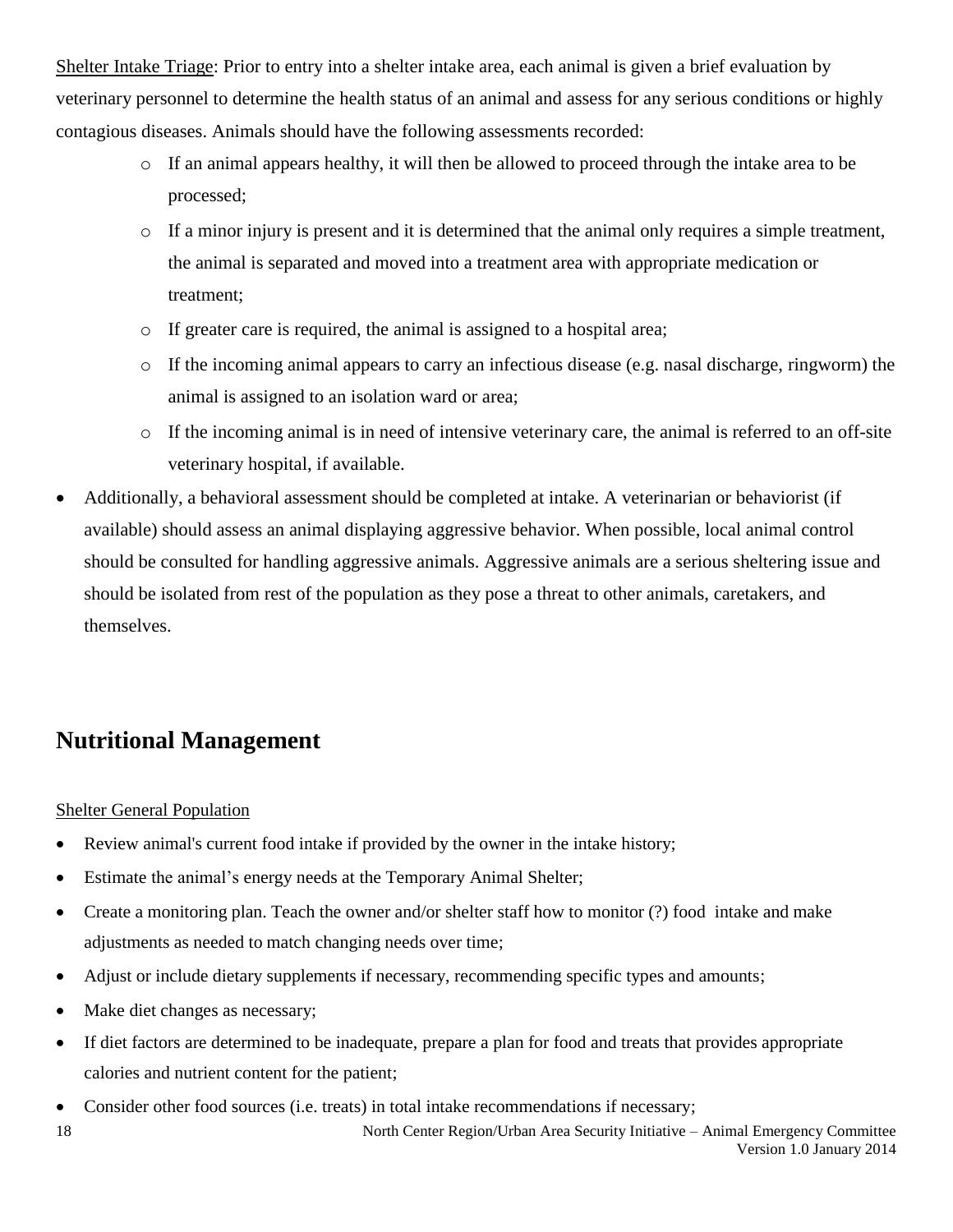- Recommend a specific feeding plan that incorporates pet food, treats, feeding method, and frequency;
- When creating a feeding schedule, remember to factor in whether the shelter is a stand-alone or co-located shelter, staffing requirements, number of animals currently in the shelter, and the maximum number of animals that may be taken into the shelter, etc.;
- Confirm the use of an appropriate food-measuring device (e.g., an 8-oz or 237 ml measuring cup), and provide food in measured amounts;
- At all shelters, make certain shelter staff are aware of how to monitor that the animals are receiving their food, and eating the offered food;
- If an animal is obese, appropriate plans to modify the diet should be followed;
- Create opportunities for staff and owners to:
	- o Follow up with any questions and verify compliance/adherence to recommended feeding management or environment changes;
	- o Repeat intake examination/assessment on a scheduled basis.
- Record all feeding on cage card;
- Post special instructions on the Cage Card/Folder.

#### Hospital/Clinic Population

- Create a monitoring plan and a feeding plan as discussed under Shelter General Population;
- Offer usual and favorite ("comfort") foods if at all possible to promote food intake. Avoid introduction of novel foods intended for long-term feeding in order to avoid the risk of inducing an aversion to the diet, especially in cats. A food aversion is avoidance of a food that the animal associates with an aversive experience;
- The optimal route required to achieve nutrient requirements should be reassessed daily, and may include:
	- o Voluntary oral feeding;
	- o Coax feeding small changes, such as warming the food, taking the animal to a quiet area for feeding, having the owner feed the animal, or stroking the animal while eating can enhance food intake;
	- o Syringe feeding (be careful in animals with any nausea or who are stressed, as this can induce food aversions).
- Other nutritional support techniques will be required for animals that have not eaten sufficient amounts by the aforementioned routes for 3-5 days (this includes the time of reduced appetite at home before hospitalization), and are not expected to resume reasonable amounts of food intake prior to further compromise of their nutritional status;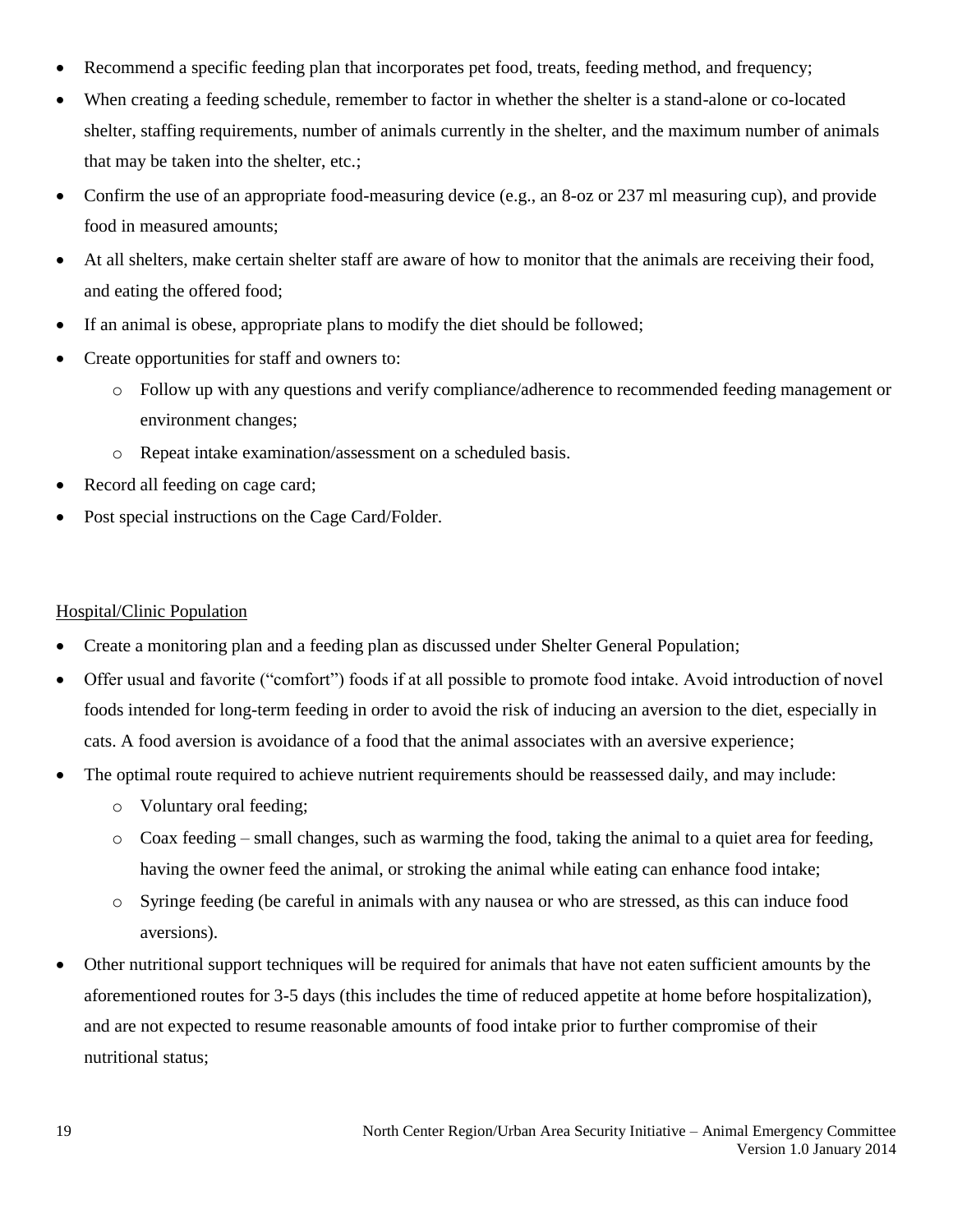- o Use a feeding tube with animals that are not eating adequate amounts voluntarily. Use parenteral nutrition with animals that have gastrointestinal dysfunction or in animals where enteral feeding has increased risk of aspiration;
- o Evaluate closely and watch for complications associated with the route of nutrition used, particularly with recumbent or neurologically impaired patients.

#### Monitoring healthy animals

- Adults in good body condition should be reassessed regularly;
- Decisions regarding specific frequency of monitoring are made appropriately on an individual basis, based on the age, species, breed, health, and environment of the pet;
- Healthy pregnant, lactating, senior, and growing animals require more frequent monitoring.

#### Animals with disease conditions and/or recommended nutritional changes

- Non-hospitalized animals for which extended nutritional evaluation was indicated may require more frequent monitoring of nutritional assessment parameters;
- Frequent monitoring of body condition score (BCS) and muscle condition score (MCS) is important, as many diseases are associated with suboptimal scores;
- Also, animals with medical conditions are more likely to receive dietary supplements and to have medications administered with food, so specific attention to and review of these issues, with an update of the dietary plan, are important at each visit to ensure that the overall nutritional plan is optimized;
- Animals that are not in optimal body condition require frequent monitoring and adjustment of intake in order to achieve and maintain optimal body condition.

#### Hospitalized patients

- Daily monitoring of hospitalized patients includes the above along with specific feeding orders which include diet, route, amount, and frequency;
- Monitor fluid balance. Conduct on-going assessment of clinical signs (e.g., body weight changes, pulmonary crackles) or diagnostic tests (e.g., central venous pressure);
- Addressing optimal route of intake. The optimal route required to achieve nutrient requirements could change during hospitalization and should be reassessed daily (see above);
- Quantifying and documenting nutrient intake (via all routes);
- Many hospitalized patients in Temporary Animal Shelters are discharged prior to complete resolution of their underlying disease. Document and communicate to the owner the feeding method, caloric intake, diet, frequency and specific monitoring parameters, and the recommended schedule for rechecks and re-assessment;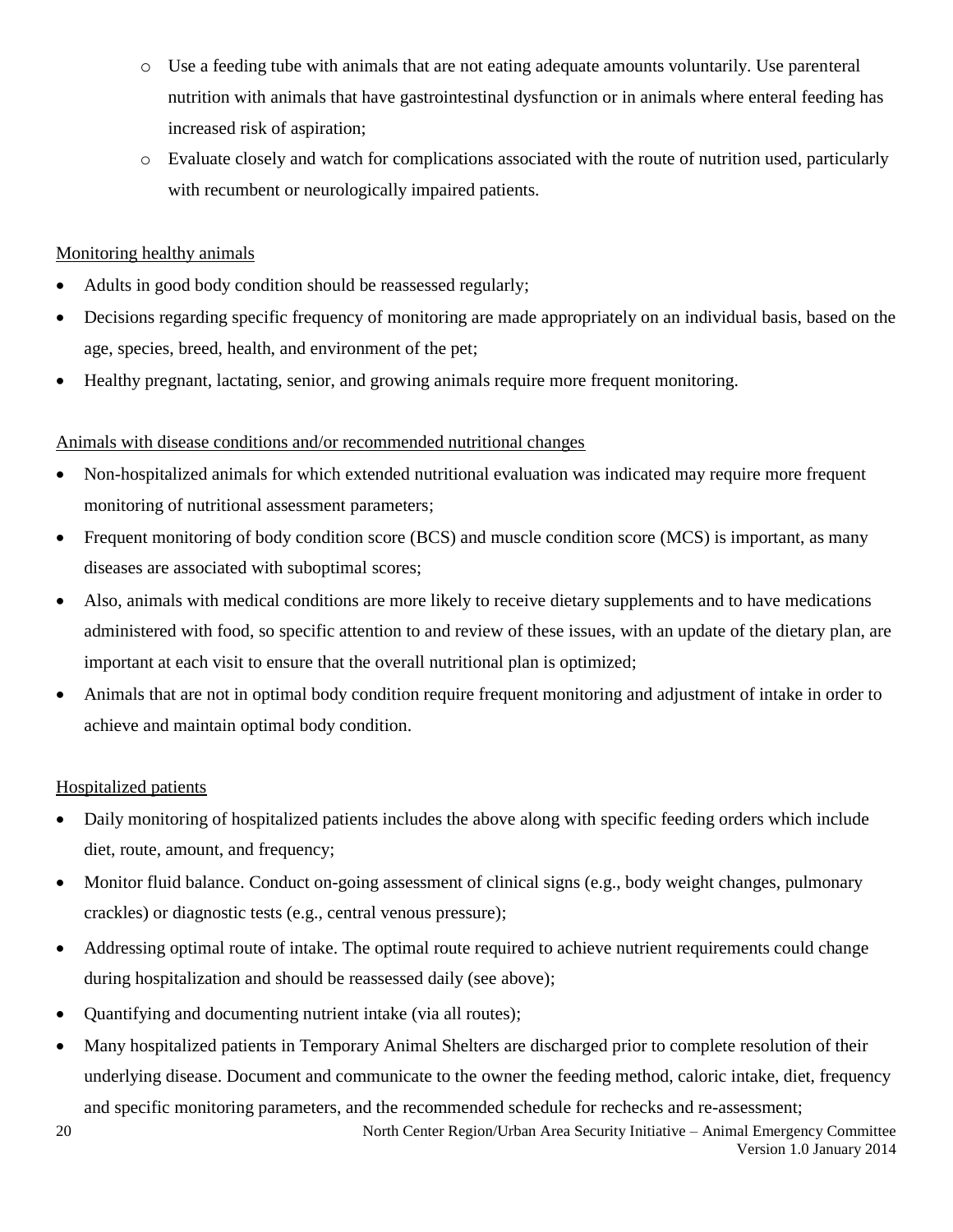- Discuss with the owner any issues that may limit adherence to dietary recommendations (e.g., feeding schedule issues, complex instructions, and financial restrictions) and address appropriately (e.g., offer over-the-counter options for appropriate foods if financial restrictions will prevent the owner from consistently feeding the prescribed diet);
- If possible, create a specific schedule for follow up via telephone to elicit questions and verify compliance/adherence;
- Provide choices in foods that meet nutrient goals. Create a plan with the owner about what to do if calorie/nutrient goals are not achieved.

## <span id="page-20-0"></span>**Parasite Treatment and Prophylaxis**

- Internal and external parasites are common in household pets. All animals entering disaster shelters should be treated for species-specific common parasites to protect against illness and protect against infestation of the population, prevent environmental contamination, and minimize zoonotic disease risk to shelter staff and the public;
- A basic parasite control protocol includes prophylactic treatment of all dogs and cats at intake for the most common internal and external parasites, including roundworms, hookworms, fleas and ticks. All dogs and cats should be treated with a basic de-wormer for roundworms and hookworms at intake, regardless of source, age, temperament, and health status;
- The variable geographic presence of heartworm infection in this country is acknowledged and although diagnosis, control, and treatment presents considerable challenges it is recommended that an appropriate heartworm management protocol be implemented when required;
- For animals that are heartworm positive, follow recommendations from the American Heartworm Society. Depending on Temporary Animal Shelter hospital capabilities, the cost of treatment may not be feasible for a positive animal to be treated at the Temporary Animal Shelter. Positive household pets may need to be referred to a local animal hospital for treatment with costs associated for the treatment to be worked out between the owner and the clinic.

## <span id="page-20-1"></span>**Decontamination**

 Decontamination is the process of removing, or rendering harmless, agents that have contaminated animals, responder personnel, and equipment. The purpose for decontamination is to limit tissue damage and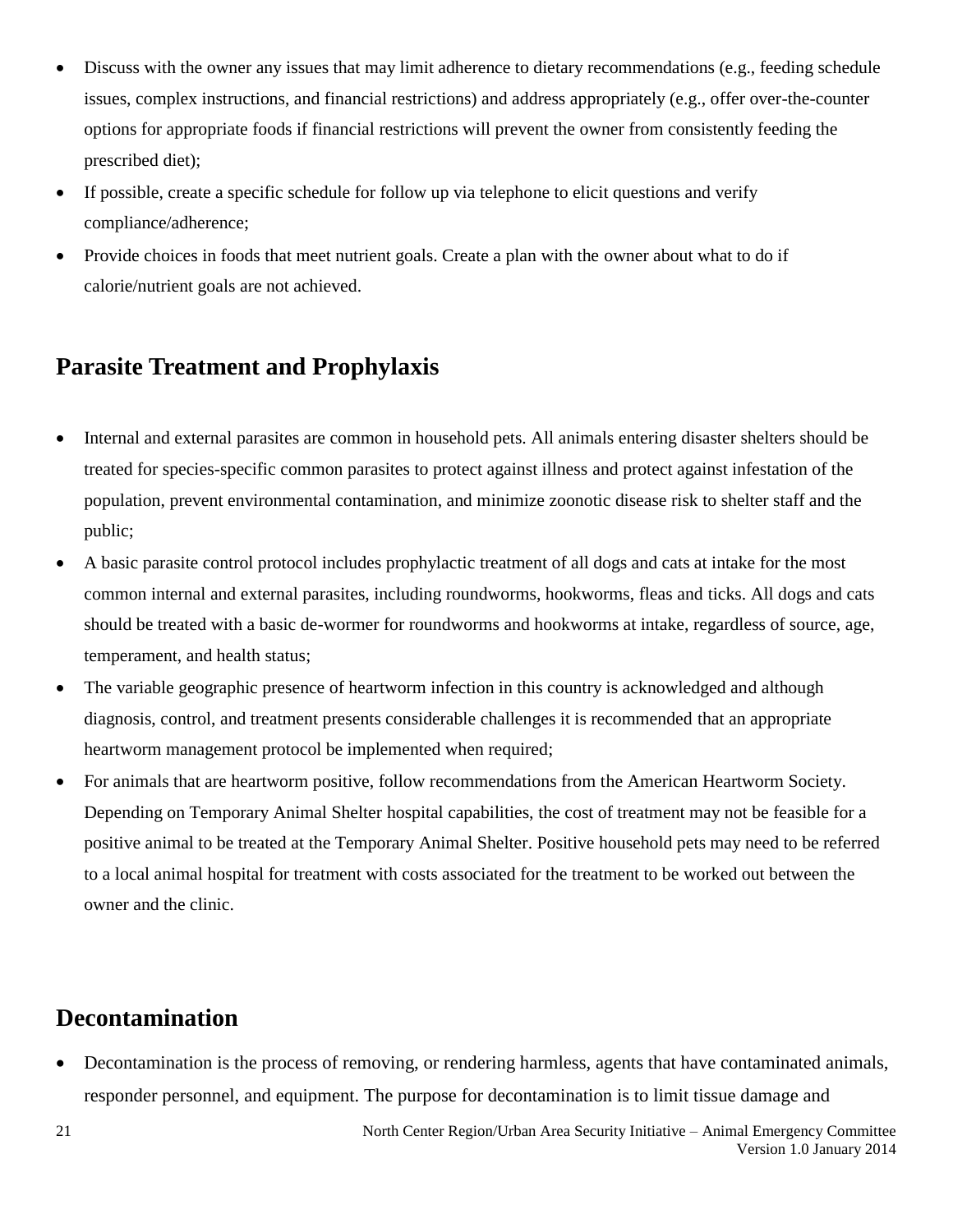absorption, to prevent systemic poisoning, confine contamination to a specified area, and to prevent secondary contamination to other animals, emergency responders, and veterinary hospitals;

- In the event that evacuated animals have been exposed to chemical, biological, or radiological contaminants, the decontamination process will most likely take place at the staging area and most likely occur in conjunction with human decontamination. This process will be supervised and facilitated by subject matter experts including hazmat professionals, physicians, veterinarians, and public health professionals. Animal emergency responders will work in a support capacity as directed by the experts;
- In situations where veterinary or other animal-care personnel are unable to enter the disaster site, communication technologies may allow a veterinarian or other qualified personnel to remotely assist onscene responders with animal management, decontamination, and triage from an appropriate distance;
- Previously contaminated animals will only be handled at the Temporary Animal Shelter (or regular animal shelter) once they have been deemed safe. If a decontamination process is to be done in conjunction with the emergency shelter or at the regular shelter, it will only be initiated under the direct supervision of subject matter experts and only with the proper support, expertise, and personal protective equipment that is necessary to protect the health and safety of the animal emergency workers;
- Animals that survive natural or manmade disasters or are deployed to disaster regions as part of a disaster response may become contaminated with debris, toxic chemical compounds, or biological pathogens that may pose serious health risks to themselves and/or humans. Large-scale disasters can result in the dispersal of a combination of toxic chemicals and hazardous materials into the environment. The decontamination of animals exposed to the hazards dispersed by natural disasters is an important component of responsible emergency management.

## <span id="page-21-0"></span>**Euthanasia**

#### Field Euthanasia

- Field Euthanasia must be carried out by a licensed veterinarian or law enforcement officer;
- Any animal control officer or law enforcement officer may lawfully euthanize or cause to be euthanized, any animal in his or her charge when, in the judgment of the animal control officer or law enforcement officer and in the opinion of a licensed veterinarian, the animal is experiencing extreme pain or suffering or is severely injured past recovery, severely disabled past recovery, or severely diseased past recovery. In the event a licensed veterinarian is not available, the animal may be euthanized if, by the written certificate of two persons, one of whom may be selected by the owner if the owner so requests, called to view the animal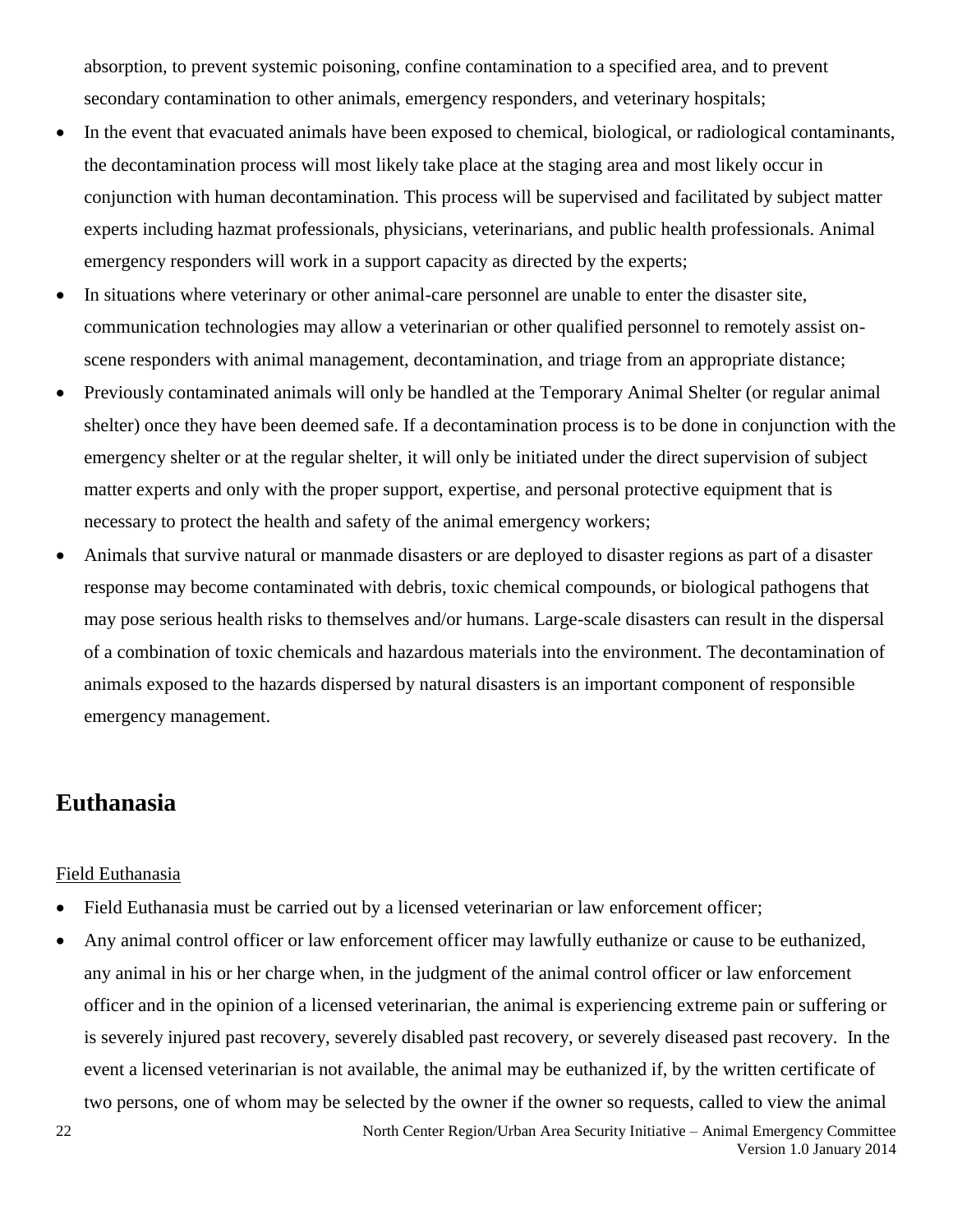in the presence of the animal control officer, the animal appears to be severely injured past recovery, severely disabled past recovery, severely diseased past recovery or unfit for any useful purpose (C.R.S. 35- 42-110);

- If the animal is in pain or suffering but not at the point of death:
	- o *Immediately* consult with a veterinarian to determine if palliative measures can be taken while attempts are made to contact the owner *and* establish what time frame would be humane and appropriate given the circumstances;
	- o Record all veterinary observations, prognosis and treatment prescriptions in the animal's documentation;
	- o Follow veterinary recommendations regarding treatment or euthanasia;
	- o Attempt to contact the owner. If it was determined by the veterinarian that the animal should be humanely euthanized immediately (prior to contact), the veterinarian or law enforcement officer should make the contact.
- If the animal is at the point of death:
	- o Humanely euthanize the animal;
	- o Record all observations regarding the condition of the animal in the animal's documentation;
	- o Photographically document animal's condition, if possible;
	- o Attempt to contact the owner. A veterinarian or law enforcement office should make the contact.
- Disposal of animal carcass:
	- o Thoroughly document the euthanasia including a photograph of the deceased animal with a written description of the location, date, time, and animal's identification number in accordance with state and local laws;
	- o Disposition and method of disposal for animal carcass should be determined by the Temporary Animal Shelter Manager after discussion with the Animal Response Branch Director who will consult with the appropriate local or state authorities via the chain of command.

#### Temporary Animal Shelter Euthanasia

- Euthanasia must be carried out humanely whenever it is indicated. A best practice would be to refer to the current *AVMA Euthanasia Guidelines*;
- It is recommended that euthanasia be performed in an area separate from the general shelter population, such that no members of the public or other animals will witness the euthanasia;.
- Trained personnel should be available to provide counseling as appropriate to owners;
- Euthanasia must be carried out by a licensed veterinarian or law enforcement officer;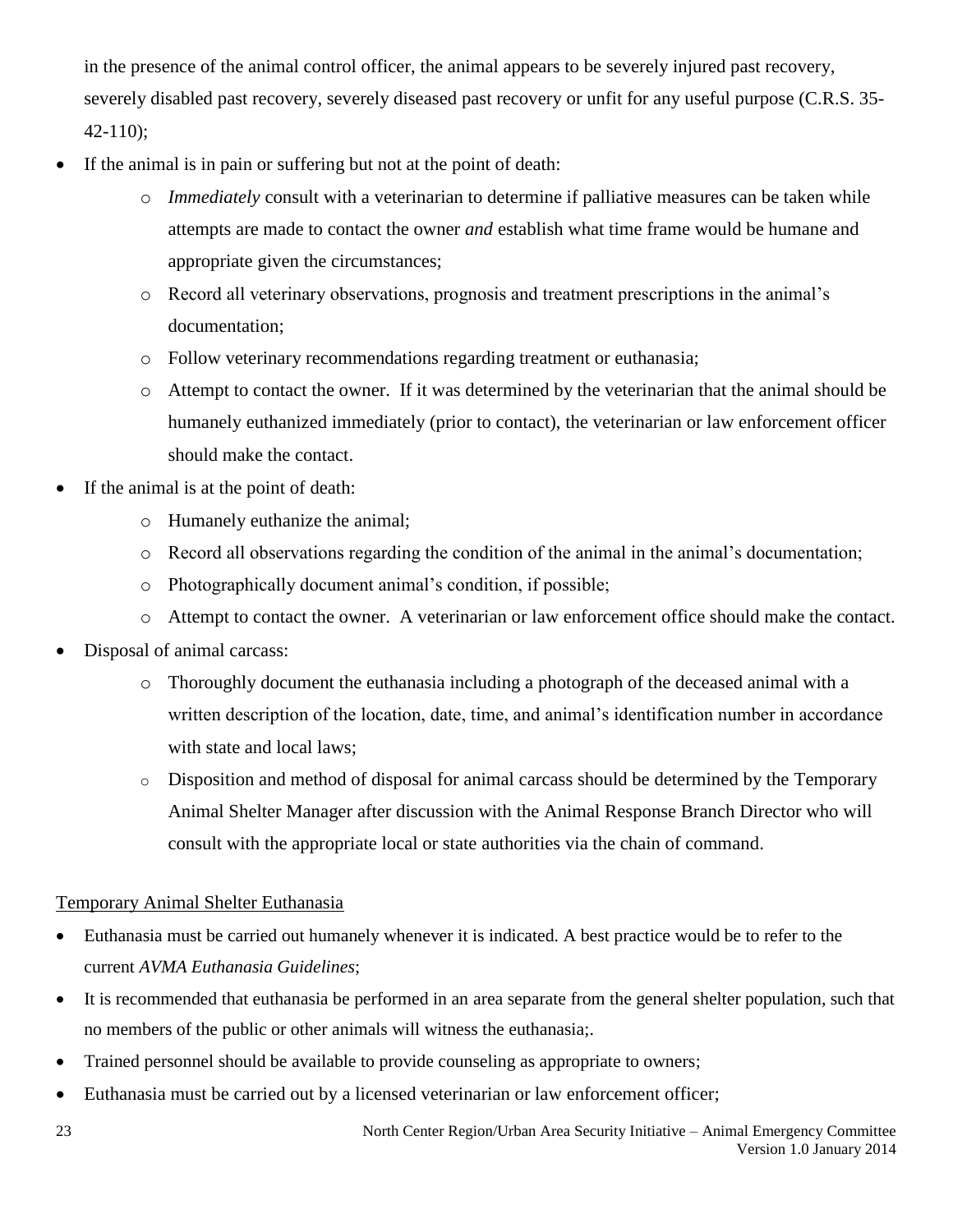- Any animal control officer or law enforcement officer may lawfully euthanize or cause to be euthanized, any animal in his or her charge when, in the judgment of the animal control officer or law enforcement officer and in the opinion of a licensed veterinarian, the animal is experiencing extreme pain or suffering or is severely injured past recovery, severely disabled past recovery, or severely diseased past recovery. In the event a licensed veterinarian is not available, the animal may be euthanized if, by the written certificate of two persons, one of whom may be selected by the owner if the owner so requests, called to view the animal in the presence of the animal control officer, the animal appears to be severely injured past recovery, severely disabled past recovery, severely diseased past recovery or unfit for any useful purpose (C.R.S. 35- 42-110);
- It is important to establish protocols for euthanasia, including animals with identification for which the owner is unable to be contacted. The protocol must consider the humane ethics and realities of treating each animal in the disaster. The protocol should include provisions for when owner contact attempts have been exhausted and the animal's condition and risk to other animals and staff members requires timely euthanasia. Thorough written documentation must be generated to support these difficult decisions;
- If an animal is scheduled to be euthanized based on medical issues but has identifiable owner information *and*  attempts to contact the owner have not been exhausted (as determined by the local or state jurisdictional authority):
	- o If the animal is not suffering or in pain and does not pose a health or safety risk to other animals (or humans) in the shelter:
		- Place a notification hold on the animal. Follow normal procedures for owner contact;
		- If the animal is not in pain or suffering but is scheduled to be euthanized based on medical issues to protect the health of other animals in the shelter (for example, if it has been identified as having an infectious disease):
			- Consult with a veterinarian to determine whether any isolation and treatment procedures can be employed while attempts are made to contact the owner *and*  establish what time frame would be humane and appropriate given the circumstances;
			- Record all veterinary observations and treatment prescriptions in the animal's log;
			- Follow veterinary recommendations regarding isolation and treatment or euthanasia;
			- Attempt to contact the owner. If it was determined by the veterinarian that the animal should be humanely euthanized immediately (prior to contact), the veterinarian, Temporary Animal Shelter Manager should make the contact;
	- o If the animal is in pain or suffering but not at the point of death: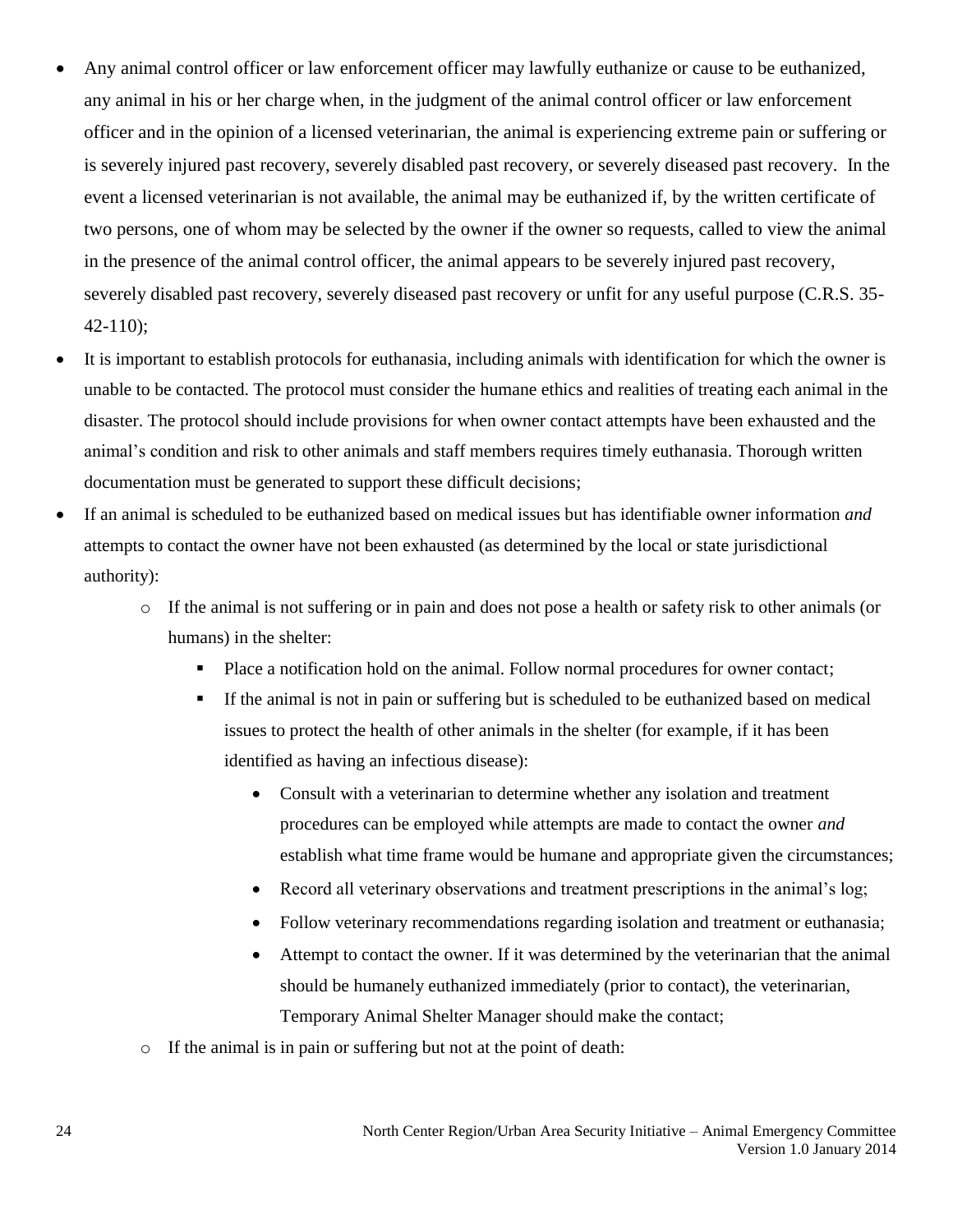- *Immediately* consult with a veterinarian to determine if palliative measures can be taken while attempts are made to contact the owner *and* establish what time frame would be humane and appropriate given the circumstances;
- Record all veterinary observations and treatment prescriptions in the animal's log;
- Follow veterinary recommendations regarding treatment or euthanasia;
- Attempt to contact the owner. If it was determined by the veterinarian that the animal should be humanely euthanized immediately (prior to contact), the veterinarian, Temporary Animal Shelter Manager should make the contact;
- o If the animal is at the point of death:
	- Humanely euthanize the animal;
	- Record all observations regarding the condition of the animal in the animal's log;
	- Attempt to contact the owner. A veterinarian or the Temporary Animal Shelter Manager should make the contact;
	- Disposal of animal carcass:
		- Best practices include thorough documentation of the euthanasia including a photograph of the deceased animal with a written description of the location, date, time, and animal's identification number in accordance with state and local laws;
		- Method of disposition for animal carcass should be determined by Temporary Animal Shelter Manager after discussion with the Animal Response Branch Director who who will consult with the appropriate local or state authorities via the chain of command.

## <span id="page-24-0"></span>**Shelter Biosecurity Considerations**

#### Cleaning and disinfection of equipment and surfaces

- Routine cleaning and disinfection are important for environmental control of pathogens;
- Equipment and surfaces must be cleaned with water and detergent before they are disinfected because adherent organic material decreases the effectiveness of most disinfectants;
- Personnel engaged in cleaning and disinfection should be trained in safe practices and provided with necessary safety equipment according to the product's material safety data sheets.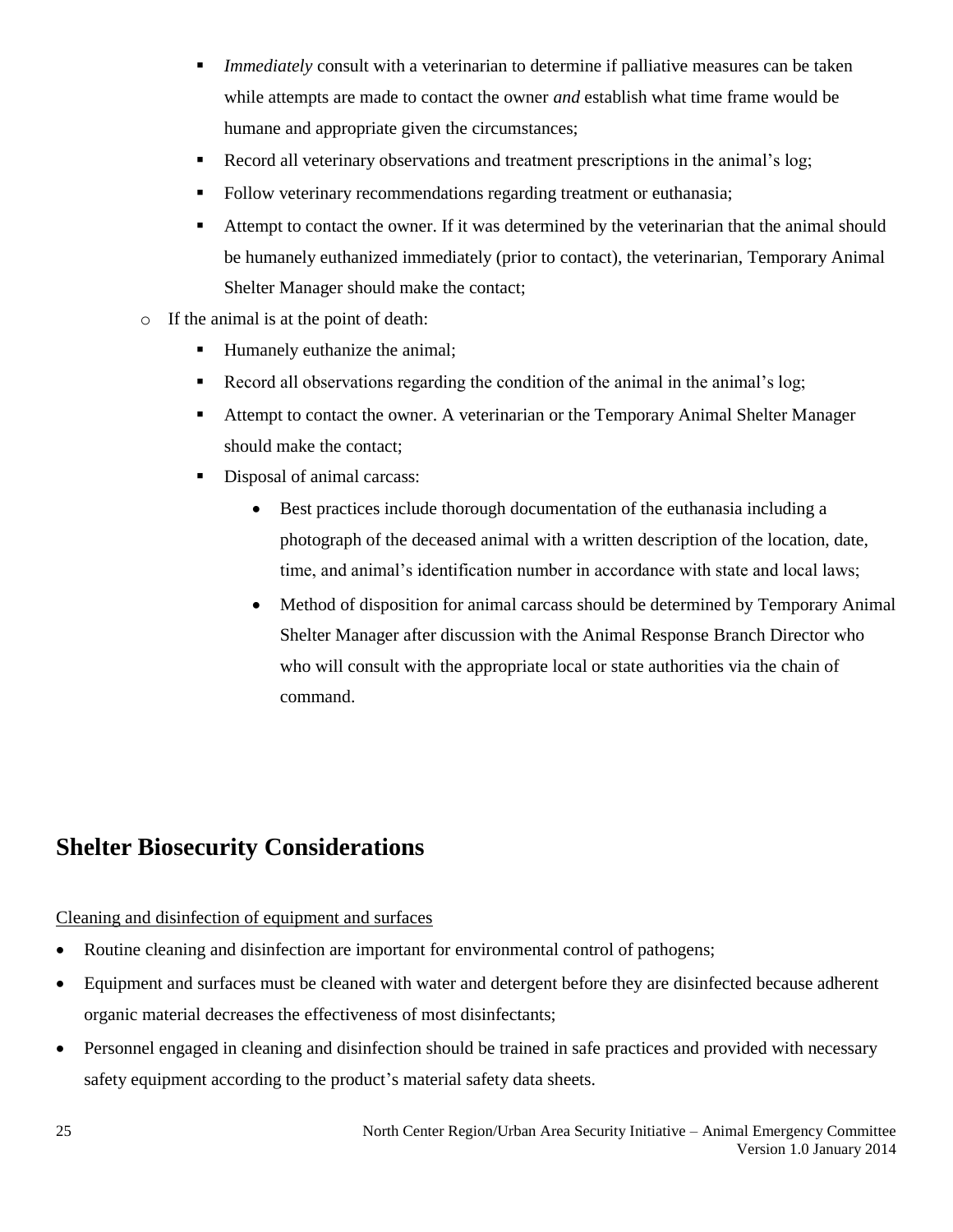#### **Isolation**

 Animals with potentially communicable diseases should be examined, cared for, and housed in designated isolation rooms to protect other patients and veterinary personnel. Isolation protocols should be prominently posted.

Handling of laundry

 Although soiled laundry may be contaminated with pathogens, the risk of disease transmission is negligible if soiled items are handled correctly.

Decontamination and spill response

 Spills and splashes of vomitus, body fluids, or potentially infective substances should be immediately contained with absorbent material.

Veterinary medical waste

- Medical waste is defined and regulated at the state level by multiple agencies;
- Veterinary medical waste may include sharps, tissues, contaminated materials, and dead animals. The Temporary Animal Shelter Manager should work with the Animal Response Branch Director who wil consult with local and state animal health authorities via the chain of command to determine proper disposal of veterinary medical waste material generated by the response effort.

Other environmental controls

- It is important to provide a staff break room or area for eating and drinking.;
- Separate, appropriately labeled refrigerators should be used for human food, animal food, and biologics;
- Dishware for human use should be washed and stored away from animal care areas.

## <span id="page-25-0"></span>**Demobilization**

- When evacuation orders have been lifted and people are leaving the Red Cross or other temporary shelter to return home, the discharge process should be completed quickly and efficiently;
- The animal owner should produce a copy of the intake form, the ID index card (for operations where multicopy impound forms or copy machines are not available), or other personal ID that satisfies shelter staff that the person is the animal owner;
- Staff members should retrieve the animal and any medications, toys, leashes/collars, etc. for the person and the animal owner should sign the original impound form indicating the date and time the animal was removed from the temporary shelter;
- North Center Region/Urban Area Security Initiative Animal Emergency Committee Unclaimed animals should be transported by animal control to the regular animal shelter and should be held according to the local ordinances or state statutes addressing animal holding periods during times of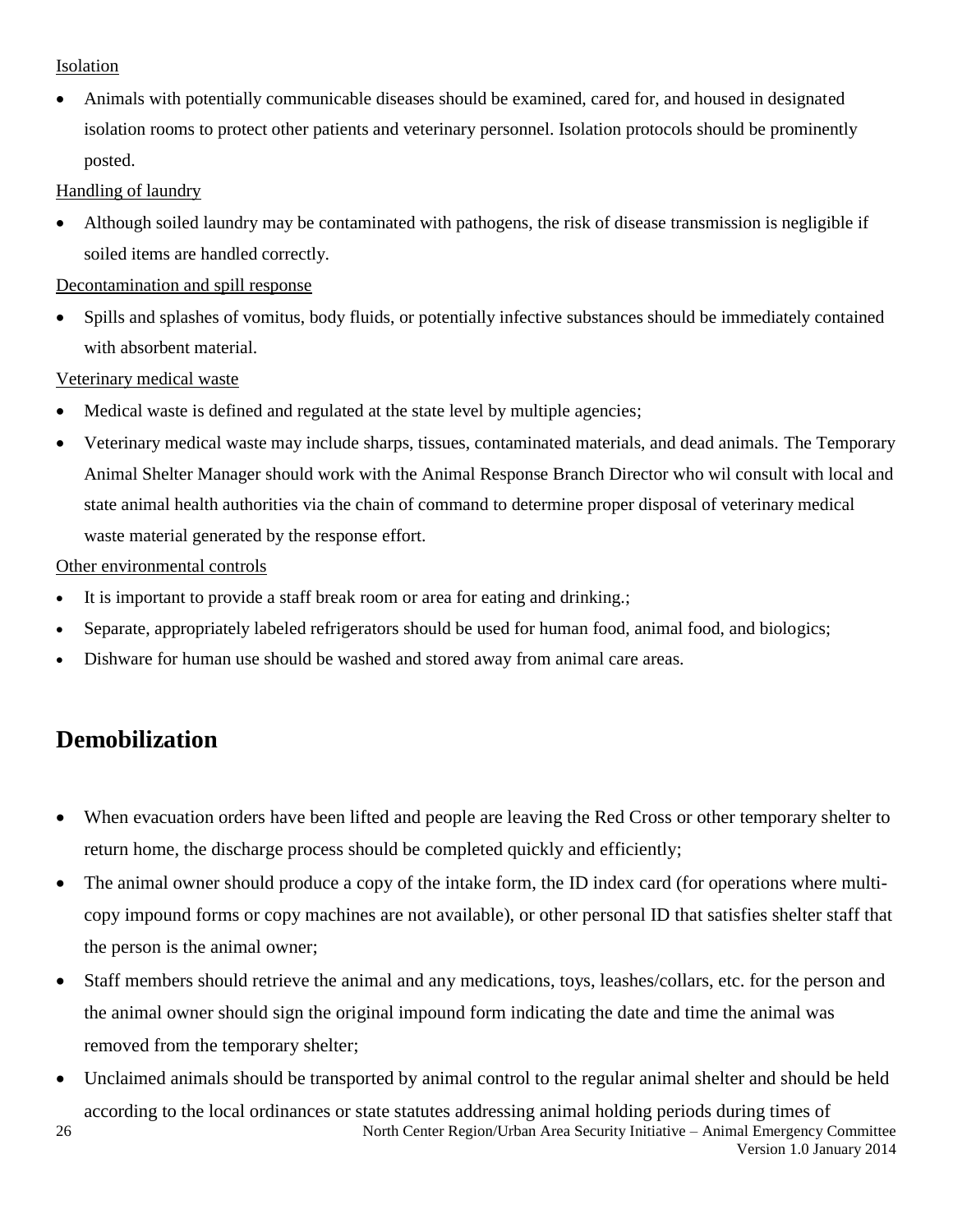emergency or disaster. Reasonable attempts should be made to contact an owner before final disposition of the animal is determined;

- Shelter staff should begin cleaning, disinfecting, and dismantling cages as soon as the discharge process begins so that by the time the animals are gone, much of the take-down work has already been completed;
- Clean, disinfect, and dismantle cages, kennels, tables, counters and other surfaces and equipment in the veterinary clinic. Gather, sort, and stack all supplies;
- Cages and supplies should be neatly stacked with similar items for the final inventory. Items should be arranged in a way that allows quick and efficient access for the inventory count;
- Inventory supplies and donations;
- Return or make arrangements to return veterinary cache medical supplies.
- De-brief the veterinary team staff, have staff members sign out, and schedule an after-action review and meeting;
- The Disaster Veterinary Response Supervisor and team leaders will complete supply/donation reconciliation and prepare a list of donations to be distributed and supplies to purchase to re-stock the veterinary medical cache;
- Disaster Veterinary Response Supervisor will calculate staff hours from sign-in/sign-out sheets and assure that the Temporary Animal Shelter Manager has a copy;
- All paperwork will be turned over to the Animal Sheltering Group Supervisor. The Animal Sheltering Group Supervisor will arrange for excess donations to be picked up.

## <span id="page-26-0"></span>**Donation Management**

- Depending on the size of the temporary sheltering operation and number of staff member available, the Temporary Animal Shelter Manager (TASM) should assign a donations manager or assign the responsibility of donations management to the intake staff;
- A simple donations log should be used that records the date/time, the item and amount, the name, address, and contact number (if provided) of the donor, and the name of the shelter staff member who received the donation. A space on the log should be reserved to record a transfer in the event that donations are moved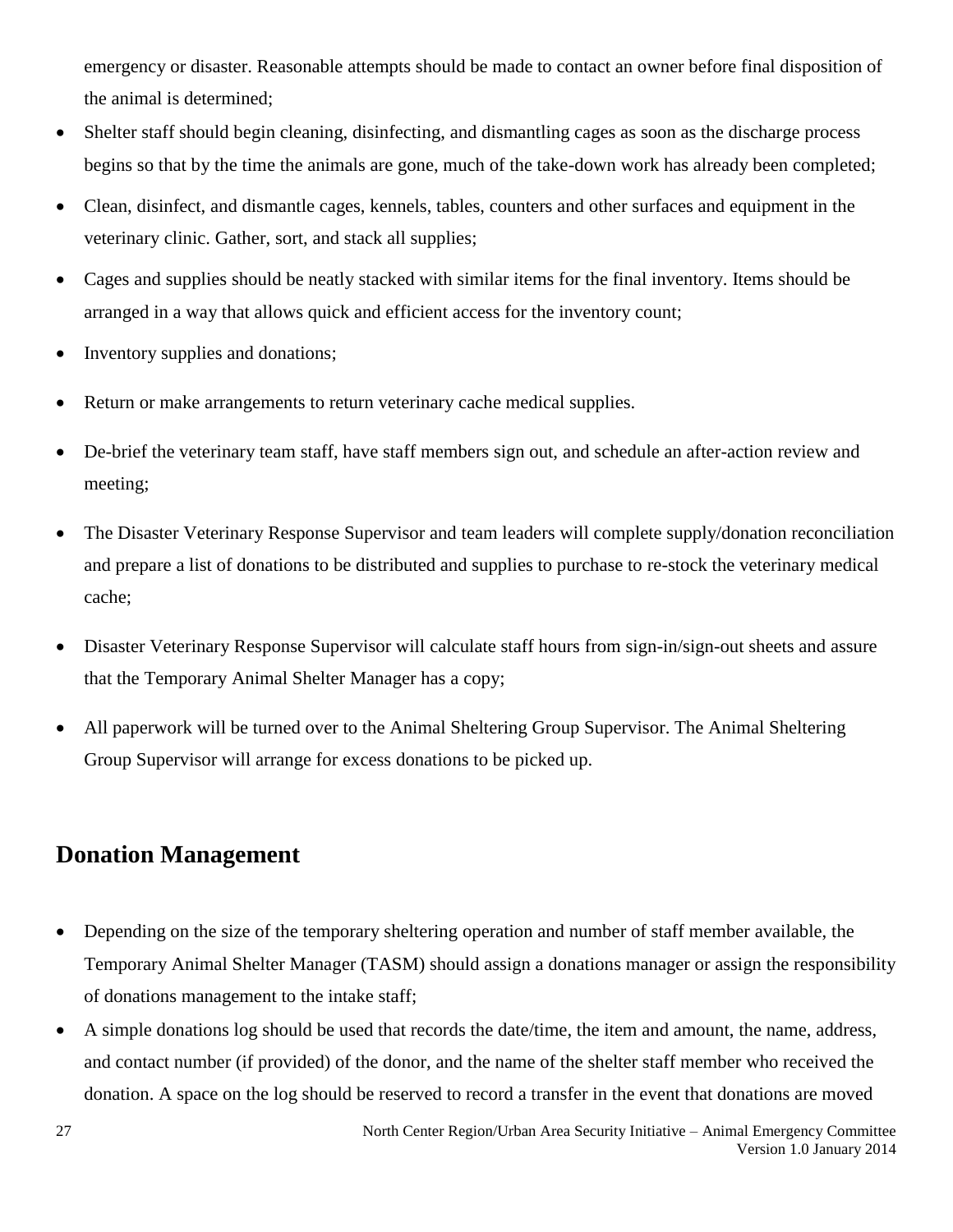from the shelter location. Acknowledgement and receipts for donations will be prepared and sent after the operation;

- A separate area in the shelter should be set aside to store veterinary medical donations. If donations are of such a volume or type that storage is not practical, the Disaster Veterinary Response Supervisor will notify the Temporary Animal Shelter Manager who, via the chain of command, will arrange to have items picked up and moved (which will be noted on the donation log);
- A final inventory of donations should be conducted during de-mobilization. This inventory will be added to the supply inventory and the purchase/order list to determine what items and in what amounts supplies were expended, what supplies can be replenished through donations, and what items need to be purchased to restock the emergency shelter cache;
- The disposition of left-over donations will be decided via the chain of command.

## <span id="page-27-0"></span>**Spontaneous Unaffiliated Volunteers (SUVs)**

- Absent extraordinary circumstances, SUVs will not be used in the operation of the temporary animal shelter veterinary clinic due to liability and safety concerns;
- People wishing to assist during an emergency should be asked to consider a monetary or in-kind donation in lieu of volunteer service or should be referred to an agency that is currently accepting new volunteers. It can also be suggested that after the incident, they may wish to pursue an affiliation and training with an animal welfare organization so that in the event of another emergency, they have the training and credentials they will need to volunteer in a temporary animal shelter;
- In the rare situation where the emergency sheltering team is in need of additional assistance and supplemental resources are not available, SUVs will need to fill out a volunteer waiver, provide identification and supply emergency contact information. They should be teamed with a regular volunteer for supervision and given tasks that do not involve animal handling, i.e. sweeping, mopping, washing dishes, emptying trash, re-stocking supplies, etc.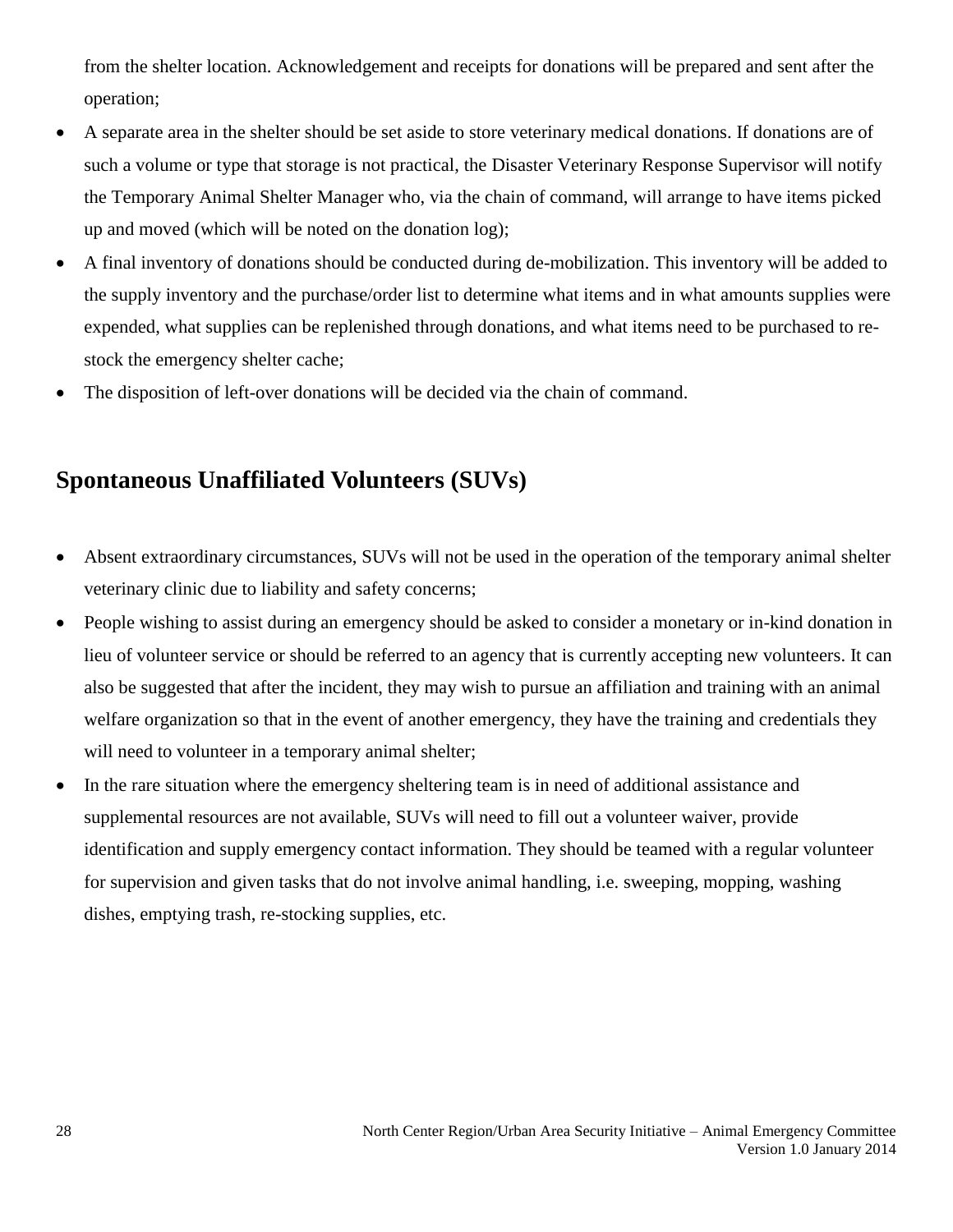## <span id="page-28-0"></span>**Disaster Veterinary Medical Responder Preparedness Kit and Medical Cache**

- A simple inventory process should be instituted as follows: begin operations with a current and valid inventory sheet of the veterinary supply cache. Add perishables or other additional items to the inventory list. If no inventory list exists, create one before the shelter opens for operation or as soon possible. Record intake of new supplies on simple logs – one for ordered or purchased supplies and one for donations. At the end of the operation, an inventory should be completed during de-mobilization. A comparison of the eventend inventory to the event-beginning inventory plus purchased and donated items will result in a list of supplies that need to be obtained for re-stocking the cache in addition to a list of extra or unused donations;
- The veterinary team leader should ascertain if a Veterinary Medical Cache is available. If so, he/she should request that it be delivered to the Temporary Animal Shelter.
- If a local veterinary medical cache is not available, the Disaster Program at PetAid Colorado, [www.petaidcolorado.org](http://www.petaidcolorado.org/) can be contacted to determine if the Colorado Veterinary Medical Reserve Corp cache is available for deployment;
- A Veterinary Medical Cache may not be available in all locations. The veterinary team leader should request any needed supplies or additional resources through the Animal Sheltering Group Supervisor. The Animal Sheltering Group Supervisor will notify the Animal Response Branch Director who will order the resources via the Operations Chief or the Logistics Chief. In some situations, the veterinary team leader may be directed to send a veterinary staff member to a retail or veterinary clinic or veterinary supply establishment to obtain necessary items – but in any regard, all acquisitions should be coordinated via the chain of command.
- Veterinary supplies will differ from disaster to disaster. A suggested list for a Disaster Veterinary Cache or requested list of supplies may include:
	- o Personal Equipment
		- Paper Pad
		- Form, Medical Record SA
		- Form, Medical Record Exotic/Avian
		- Form, Medical Record LA
		- **Band, Animal Identification Neck**
		- **Formulary**
		- Pen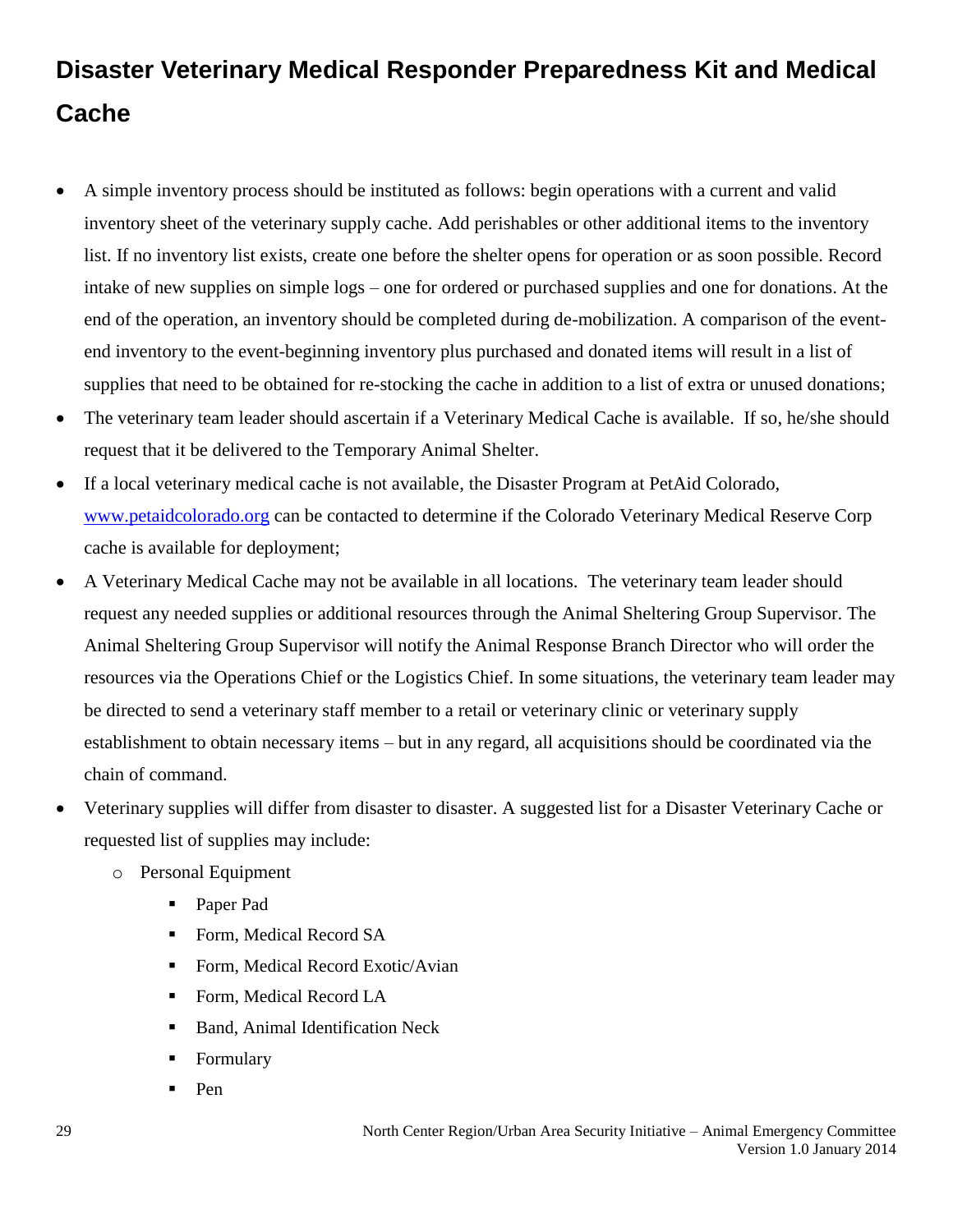- Marker, Permanent (Sharpie®)
- Document Wallet
- **Calculator**
- **Muzzle**, Small
- **Muzzle**, Medium
- **Muzzle**, Large
- **Muzzle**, Feline
- **Leash, Nylon**
- **Tourniquet**
- **Stethoscope**
- **Ferric Subsulfate cauterizing agent**
- Gloves, Exam Nitrile small
- Gloves, Exam Nitrile medium
- Gloves, Exam Nitrile large
- **Flashlight with D-cell batteries**
- **Headlamp**
- Penlight
- Clipper, cordless
- Blade, Clipper #40
- Thermometer, digital
- **Sterile lubricant**
- Cold Packs, disposable
- Otoscope/Ophthalmoscope Diagnostic
- Otoscope Cones
- Pet Piller device
- **Microchips and microchip scanner**
- Nail trimmer
- $\blacksquare$  ID collars (disposable) large & small
- Digital Camera
- Surgical masks/eyewear/disposable surgical gowns
- **PPE**
- **Disinfectant**
- Paper towels
- Plastic trash bags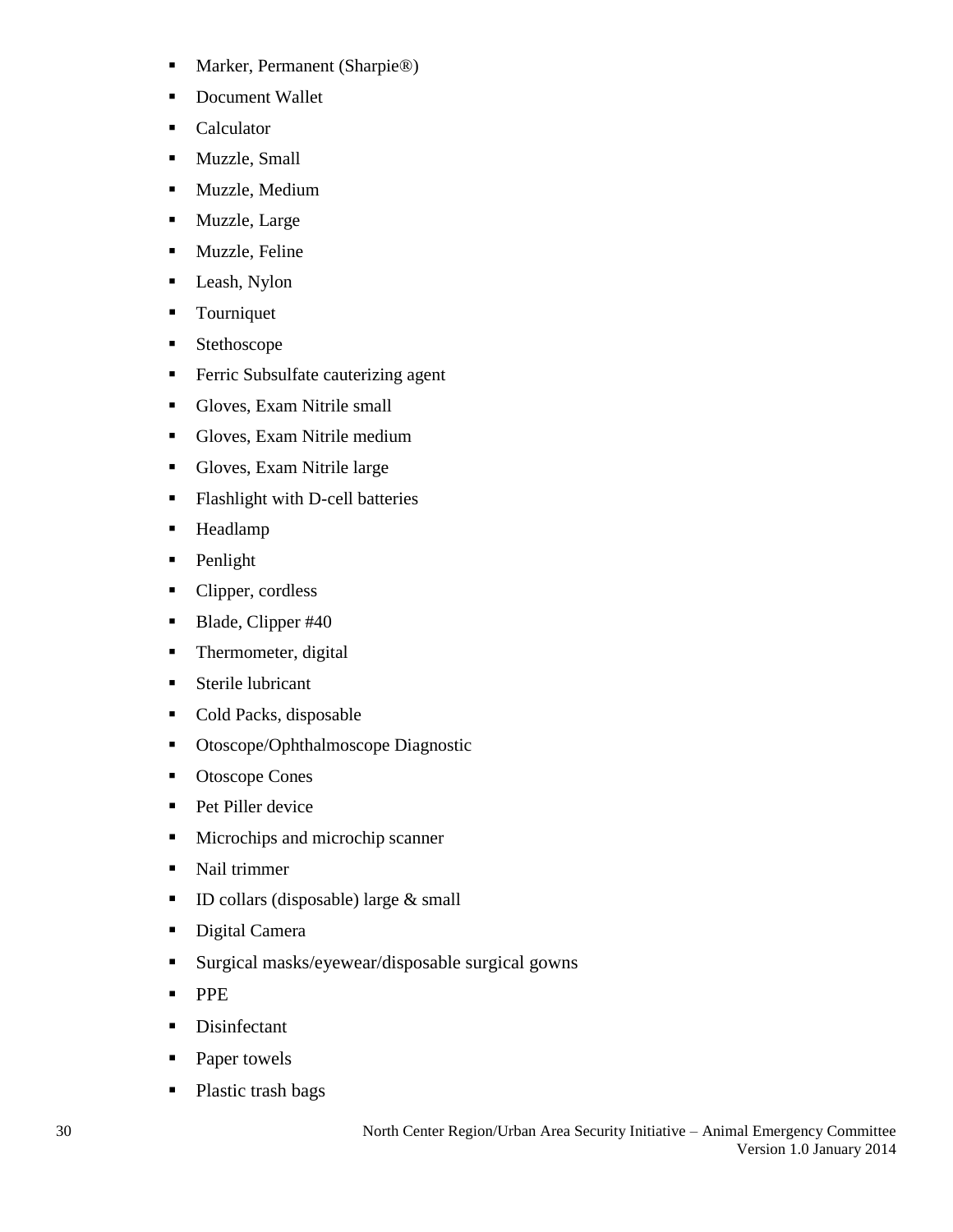- Heavy duty bags for deceased animals
- o Pharmaceuticals

|         | ٠ | Dexamethasone Sodium Phosphate                | $4$ mg/ml      |
|---------|---|-----------------------------------------------|----------------|
|         | ٠ | Diphenhydramine                               | $50$ mg/ml     |
|         | ٠ | Heparin                                       | 10,000 U/ml    |
|         | ٠ | Acepromazine                                  | $10$ mg/ml     |
|         | ٠ | Cefazolin                                     | 1g vials       |
|         | ٠ | Ampicillin                                    | 1g vials       |
|         | ٠ | Dexmedetomidine                               | 500 ug/ml      |
|         | ٠ | Atipamezole                                   |                |
|         | ٠ | Lidocaine 2%                                  | $20$ mg/ml     |
|         | п | Epinephrine                                   |                |
|         | ٠ | Sodium Pentobarbital                          |                |
|         | ٠ | Ketamine                                      | $100$ mg/ml    |
|         | ٠ | Diazepam                                      | $5$ mg/ml      |
|         | ٠ | Propofol                                      | $10$ mg/ml     |
|         | ٠ | Injectable Rimadyl                            |                |
|         | п | Hydromorphone                                 | $2$ mg/ml      |
|         | ٠ | Enrofloxacin                                  | $22.7$ mg/ml   |
|         | ٠ | <b>Atropine Sulfate</b>                       | $0.54$ mg/ml   |
|         | ٠ | Fluids, LRS                                   |                |
|         | ٠ | Fluid, Hetastarch                             | 6% Sol         |
|         | п | Injectable antiemetic (e.g. Cerenia)          |                |
| $\circ$ |   | Oral and Topical Medications                  |                |
|         | ٠ | Topical flea/scabies treatment                |                |
|         | п | Cephalexin capsules                           | 250 and 500 mg |
|         | ٠ | Oral flea control                             |                |
|         | ٠ | Oral pain control (NSAID) of choice (Rimadyl) |                |
|         | ٠ | Oral anthelmenthic (e.g. Pyrantel)            |                |
|         | ٠ | Metronidazole                                 | 250 and 500 mg |
|         | ٠ | Oral antiemetic                               |                |
|         | п | Oral Steroid (Prednisone)                     | 5 and 20 mg    |
|         |   |                                               |                |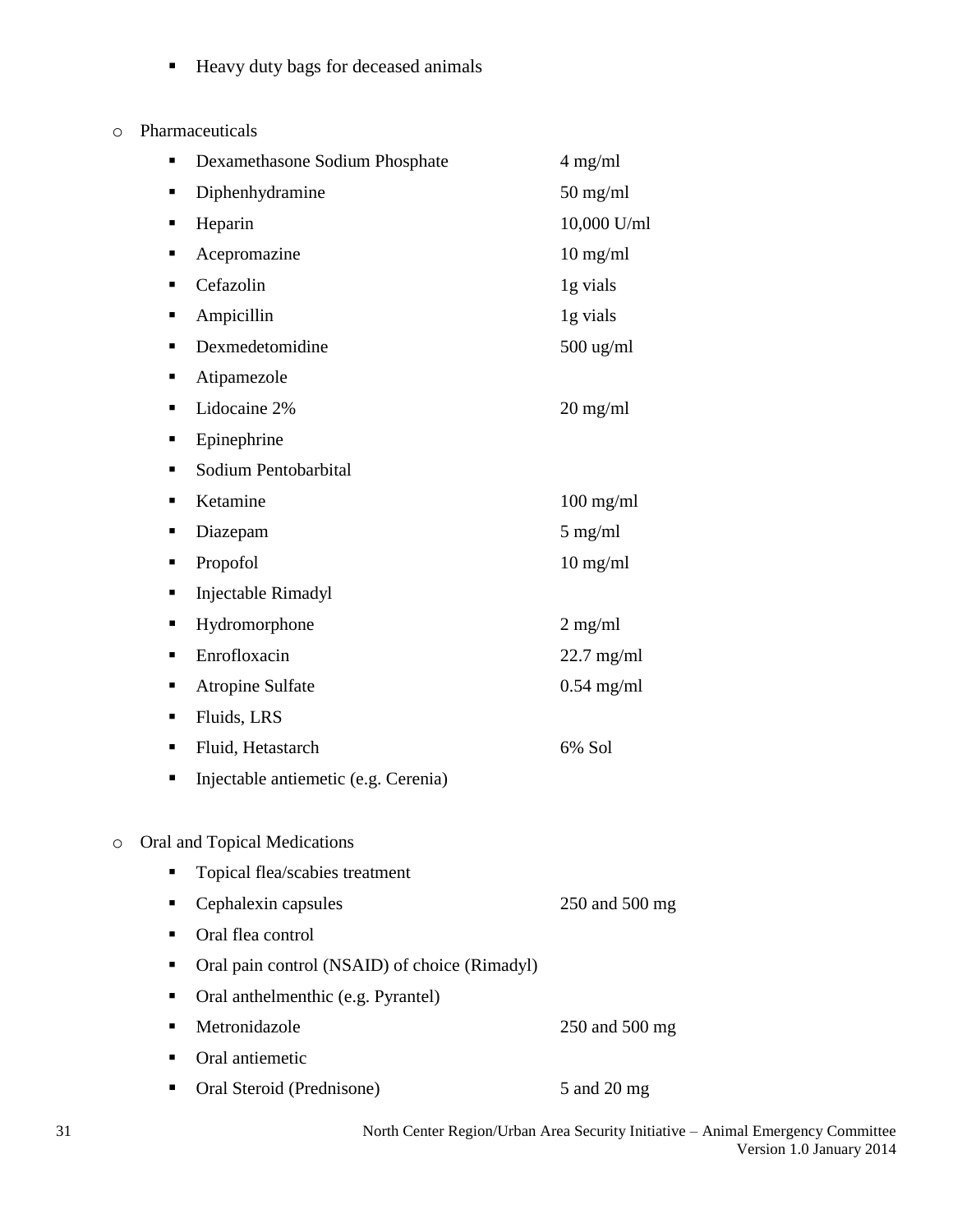#### o Vaccinations

- Distemper/Parvo combo
- **Rabies**
- **Feline Upper Respiratory**
- **Feline Leukemia**
- Bordetella Intranasal/Parenteral
- o Vascular Access/Blood Collection
	- Butterfly, 21 G  $\frac{3}{4}$ "
	- Butterfly, 19 G  $\frac{3}{4}$ "
	- Butterfly, 23 G  $\frac{3}{4}$ "
	- Catheter,  $18 \text{ G } 1.25$ "
	- Catheter,  $20 \text{ G } 1.25$ "
	- Catheter,  $22 \text{ G } 1.25$ "
	- Syringe, LL 6cc
	- Syringe, LL 12cc
	- Syringe, LL 3cc 22g needle
	- Syringe, LL 1cc 25g needle
	- Syringe, 1cc No needle
	- Syringe, 3cc No needle
	- Syringe, 60 cc No needle
	- Needle,  $18g \times 1"$
	- Needle,  $20g \times 1$ "
	- Needle,  $22g \times \frac{3}{4}$ "
	- **Prep Pads, Isopropyl Alcohol 70%**
	- Towelette, Antiseptic, Benz-Chloride
	- Pre Pad, Povidon Iodine
	- Blood tube, Serum Separator 4cc
	- Blood tube, EDTA, 3cc
	- Port, Injection
	- **Infuser Cuff, Pressure**
	- **IV Catheter plugs**
- o IV Fluids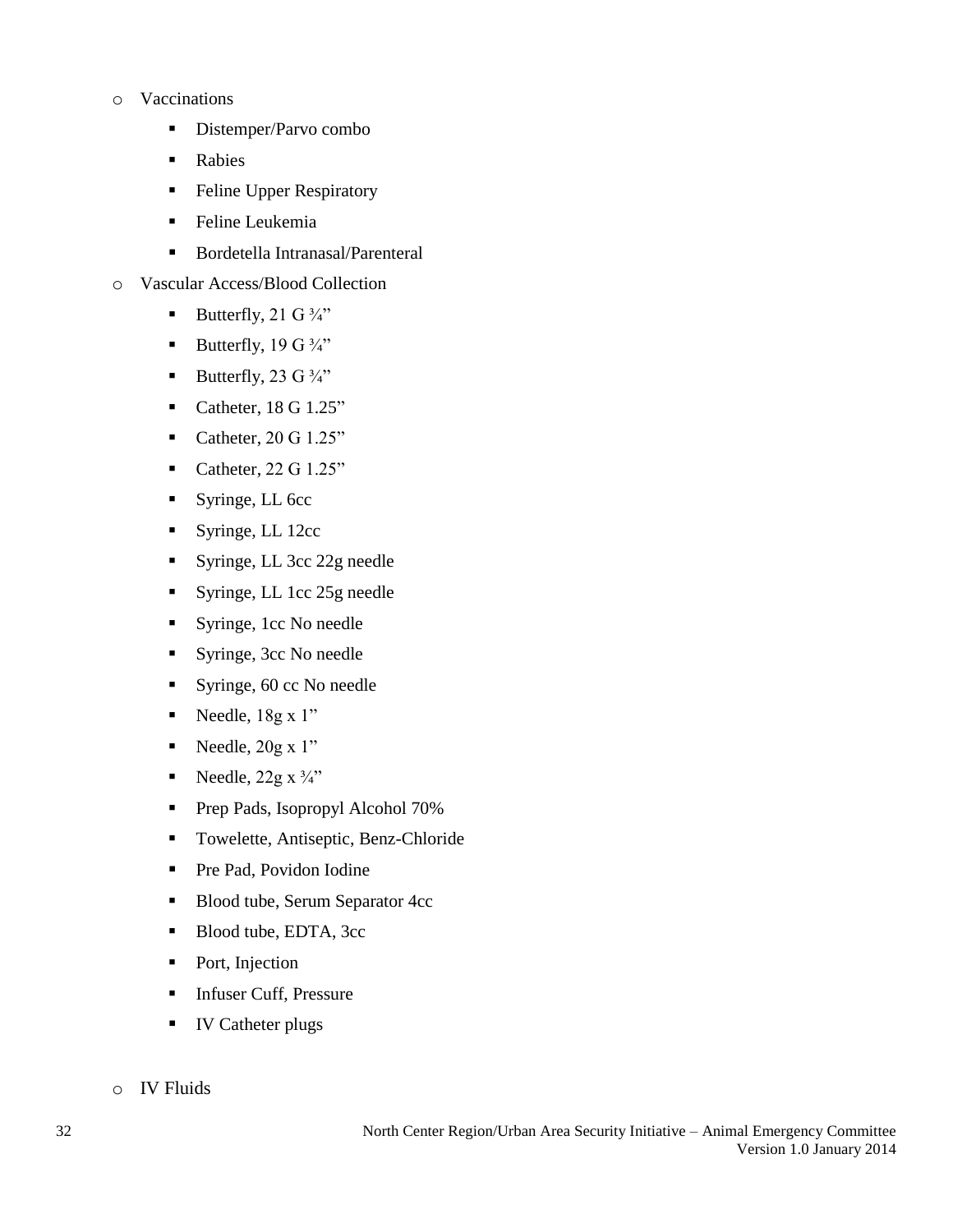- IV drip sets 78", 15 drops
- $\blacksquare$  IV drip sets 78", 60 drops
- **IV** extension set
- o Eye Medication
	- **Eye Irrigation Solution, 4oz**
	- **Artificial Tears**
	- Ophthalmic Neo Poly Bac
	- Ophthalmic Neo Poly Bac w/Hydrocortisone
	- **Flurorescein Strip**
- o Surgical Supplies
	- Laceration Tray 4 piece (disposable)
	- $\blacksquare$  Suture, Vicryl 2-0
	- Suture, PDS 2-0
	- **Skin Stapler, disposable**
	- **Nexaband**
	- Gloves, sterile 6.5
	- Gloves, sterile 7.5
	- Gloves, sterile 8.5
	- Brush, Scrub w/PCMX
	- Surgical Blades,  $#10$
- o Bandaging/Coaptation
	- Non-Adherent Bandage, Telfa 3" x 4"
	- Gauze, Roll 3"
	- Cast Padding 2"
	- Cast Padding 4"
	- Tape, Porous 1"
	- Tape, Porous 2"
	- Tape, Cohesive Flexible 2"
	- Tape, Cohesive Flexible 4"
	- Tape, Elastic 2"
	- Gauze, 4x4 nonsterile
	- Gauze, 4x4 sterile